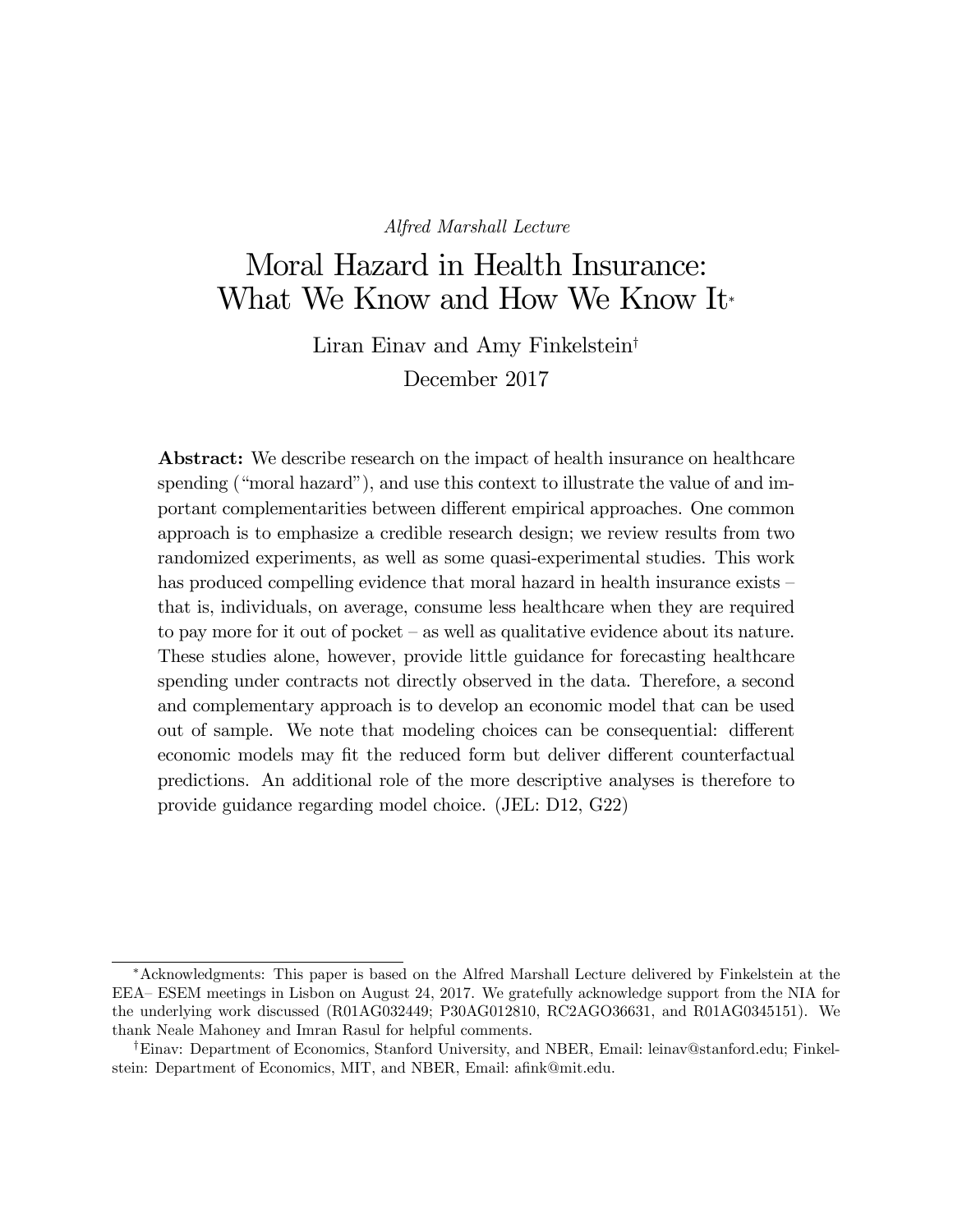## 1. Introduction

Empirical work in applied microeconomics is often loosely classified into two categories: "reduced form" or "structural".<sup>1</sup> While this classification is somewhat subjective, surely imperfect, and to some extent artificial  $-$  there is a richer spectrum of empirical approaches that could be broken down to many more than two categories  $-$  this simple classification is often used to imply two mutually exclusive approaches that are at odds with each other. And the researcher - faced with a question and a data set - is portrayed as needing to make an almost religious choice between the two approaches. In this paper we try to make the simple point  $\alpha$  appreciated by many, but perhaps not all  $\alpha$  that these two empirical approaches are in fact complements, not substitutes. Each has its own pros and cons. They should often be used in tandem (within or across papers) as scholars embark on answering a specific research question.

To illustrate this point, we use the specific topic of moral hazard in health insurance, on which there is a vast empirical literature (including our own) covering a range of empirical approaches. In the context of health insurance, the term "moral hazard" is widely used (and slightly abused) to capture the notion that insurance coverage, by lowering the marginal cost of care to the individual (often referred to as the out-of-pocket price of care), may increase healthcare use (Pauly 1968). In the United States  $-$  the context of all the work we cover in this paper  $-\alpha$  typical health insurance contract is annual and concave. It is designed so that the out-of-pocket price declines during the year, as the cumulative use of healthcare increases.

We make no attempt to review the voluminous empirical literature on the topic. Rather, we select only a few specific papers  $-\frac{1}{2}$  drawing (grossly) disproportionately on our own work  $-$  to illustrate the relationship and complementarities between different empirical approaches used to study the same topic. Our focus is thus not only on describing (some of) what we know, but also on how we know it.

We begin by defining the object of interest: what "moral hazard" means in the context

<sup>&</sup>lt;sup>1</sup>The precise definitions of these two terms is not always clear but it's safe to say that most current empirical micro researchers would agree with Justice Potter Stewart's assessment of hard-core pornography: ìI know it when I see it.îThe reader can judge for herself in the speciÖc applications we discuss below.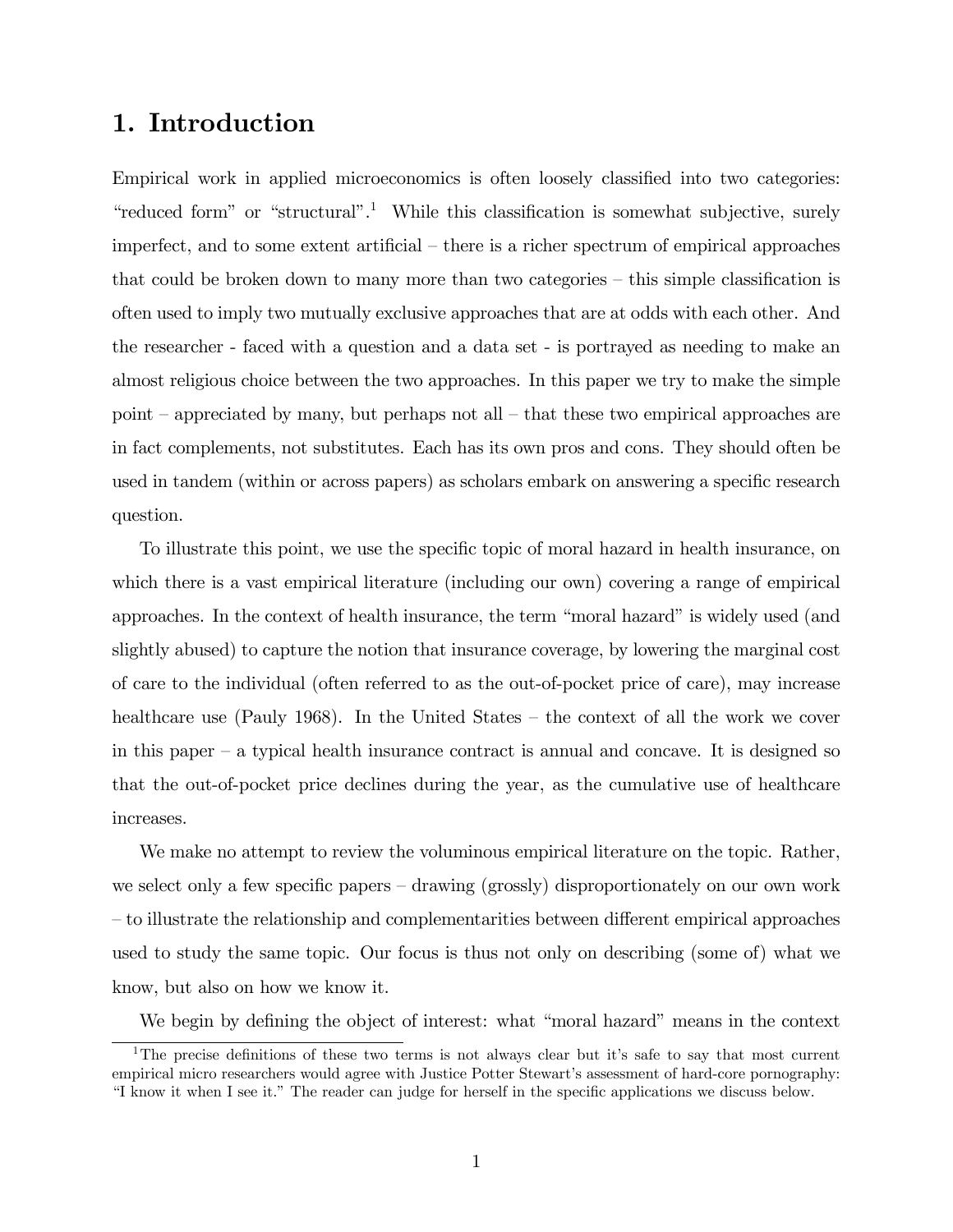of health insurance, and why it is of interest to economists. We then discuss work on three specific questions related to moral hazard in health insurance. First, we describe work that has tested whether moral hazard in health insurance in fact exists. There is a clear affirmative answer, with much of the most-convincing existing evidence coming from largescale randomized experiments: Just like almost any other good, individuals increase their healthcare utilization when the price they have to pay for it is lower. Second, we describe work that tries to assess the nature of the consumer response. In particular, we ask whether individuals respond to the dynamic incentives that arise from the non-linear health insurance contracts. Again, the general finding is positive, with much of the evidence driven by quasiexperimental studies. Finally, we describe work that attempts to forecast what healthcare spending would be under contracts we do not observe in the data. This requires a more complete model of individual behavior.

In the final section, we conclude by returning to our main goal in writing this paper, and discuss the cross-pollination across the methods and approaches used in the three preceding sections. While all methods were used in the context of the same broad topic, the more specific questions they answer are slightly different. We highlight the value of each approach, and the important interactions between them. In particular, compelling "reduced form" causal estimates of the impact of health insurance contracts on healthcare spending are invaluable for testing specific hypotheses, such as whether there is any behavioral response or whether individuals respond to dynamic incentives. There are settings and questions in which such reduced form estimates may be sufficient. In particular, if the variation used is sufficiently close to prospective policies of interest, one might need to go no further. Yet,  $m$ many  $-$  perhaps most  $-$  questions of interest require us to make predictions out of sample, for which economic models that rely on deeper economic primitives are important. These modeling choices should not be made in a vacuum; the descriptive evidence from the reduced form provides general motivation, as well as more specific guidance, as to which modeling choices are more appropriate in a given context.

We are clearly not the first to attempt to highlight the value of combining different empirical approaches in the context of the same question. Very similar views are expressed in Chetty (2009), Heckman (2010), Nevo and Whinston (2010), and Einav and Levin (2010),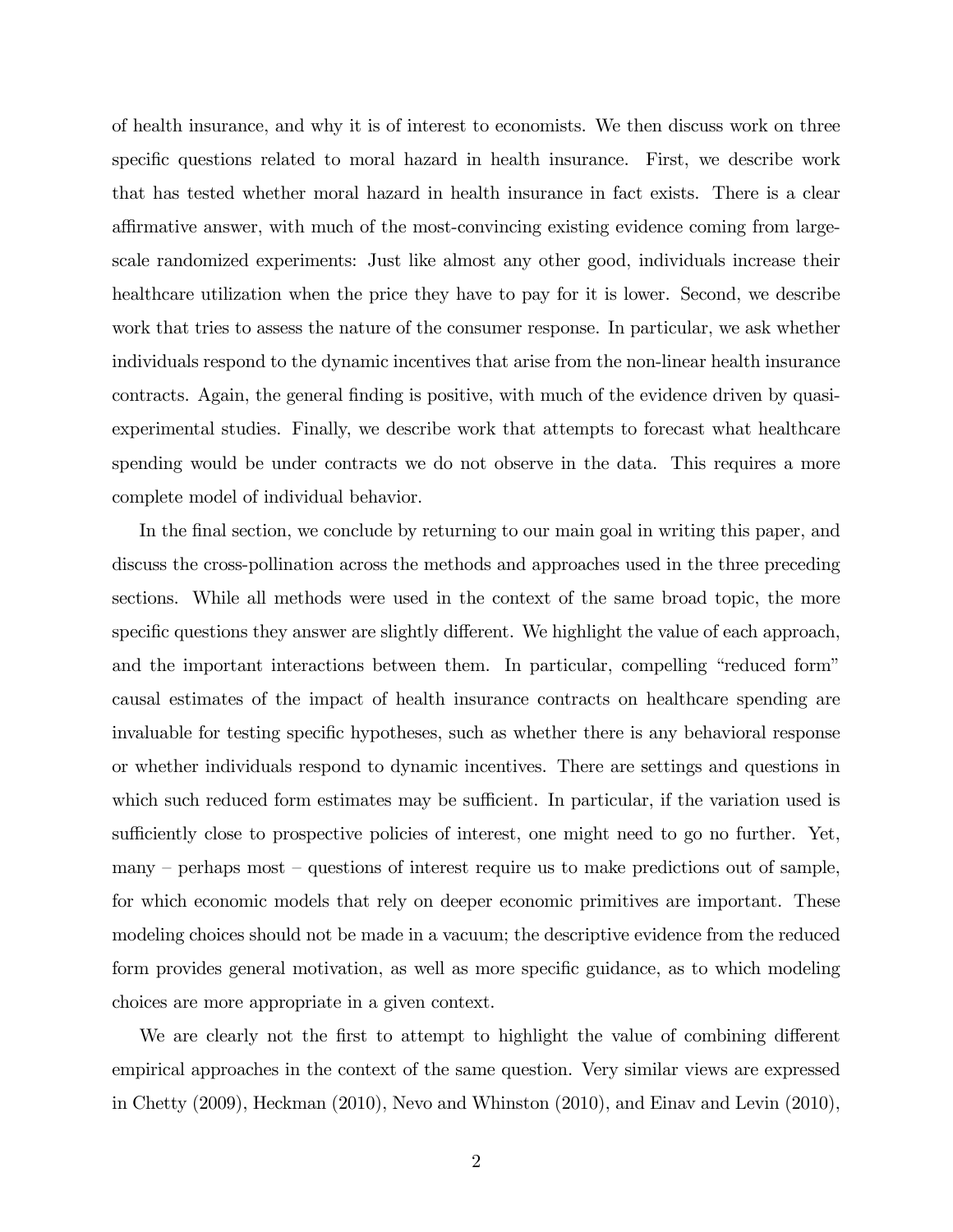among others. While tastes or skill sets of individual researchers may understandably lead them to disproportionately or exclusively pursue one particular style of empirical work, the literature as a whole benefits enormously from attempts to incorporate and cross-pollinate the two, within and across papers. Discussing these issues in the abstract is often difficult, so customizing the discussion to a specific context may be useful. Our modest goal in this paper is to provide such a specific context within which to illustrate this more general point.

# 2. "Moral Hazard" in Health Insurance

Throughout this paper, we follow decades of health insurance literature and use the term "moral hazard" to refer to the responsiveness of healthcare spending to insurance coverage. The use of the term in this context dates back at least to Arrow (1963). Consistent with the notion of hidden action, which is typically associated with the term "moral hazard," it has been conjectured that health insurance may induce individuals to exert less (unobserved)  $\hat{\theta}$  effort in maintaining their health. For example, Ehrlich and Becker (1972) modeled health insurance as reducing individuals' (unobserved) effort in maintaining their health; because health insurance covers (some of) the financial costs that would be caused by poor health behaviors, individuals may have less incentive to avoid them  $-$  they may exercise less, eat more cheese burgers, and smoke more  $-\omega$  when they have insurance coverage.

However, this so-called "ex ante moral hazard" has received very little subsequent attention in empirical work from the literature.<sup>2</sup> This may be because it is not empirically relevant in many contexts  $-$  the increased financial cost associated with poor health is not the only cost, and probably not the most important cost of being sick.

The focus of the moral hazard literature has instead been on what is sometimes referred to as "ex post moral hazard." That is, on the responsiveness of consumer demand for healthcare to the price she has to pay for it, conditional on her underlying health status (Pauly 1968;

<sup>&</sup>lt;sup>2</sup>Spenkuch (2012) provides one of the few pieces of evidence on "ex ante moral hazard." He re-analyzes King et al.'s (2009) randomized evaluation of the impact of encouraging individuals in some geographic areas of Mexico but not in others to enroll in the then-newly introduced catastrophic health insurance program for workers outside the formal sector, Seuguro Popular. Spenkuch (2012) finds some evidence of declines in preventive care, such as flu shots and mammograms, associated with experimentally-induced greater insurance coverage.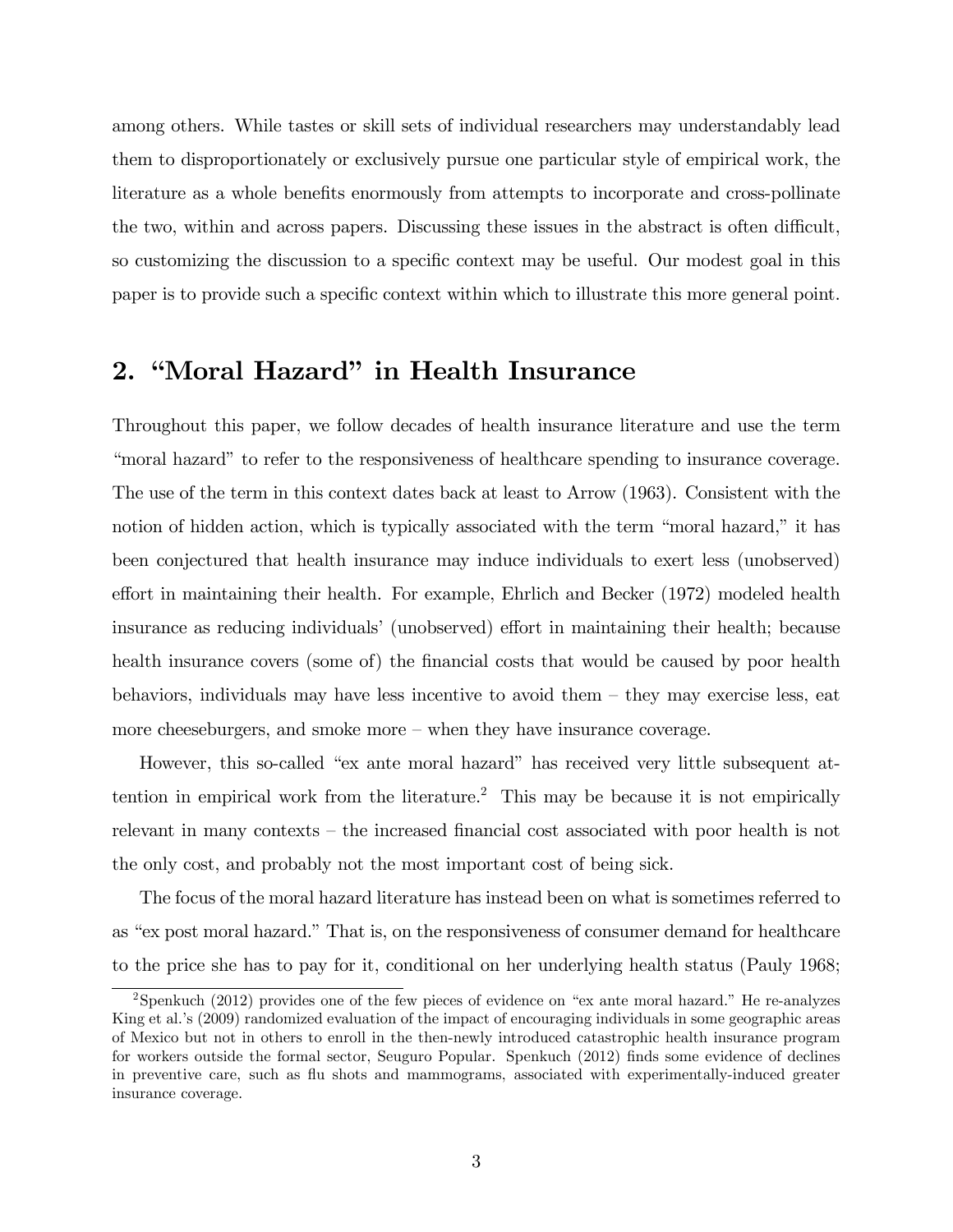Cutler and Zeckhauser 2000). In that sense, the use of the term "moral hazard" is a bit of an abuse of the "hidden action" origin of the term. The "action"  $-$  i.e., the individual's healthcare utilization – is in fact observed (and contractible), and the asymmetric information problem may be more naturally described as a problem of "hidden information" (regarding the individual's health status). Yet, to stay consistent with decades of abuse of terminology in the entire health insurance literature, we use the term in a similar way and by "moral" hazard" refer to how consumer demand for healthcare responds to the out-of-pocket price the consumer has to pay for that care.

Consumer cost-sharing is the typical name used for determining the out-of-pocket price the consumer has to pay for healthcare. Because the set of healthcare services is broad, and the price of each service could vary, insurers often specify coverage as a percentage share of the total healthcare spending. The share of total healthcare spending paid by the individual is referred to as "consumer cost-sharing"; the remaining share is paid by the insurer. For example, a 20% consumer co-insurance or cost-share means that for every dollar of healthcare spending, the consumer pays 20 cents out of pocket and the insurer pays 80 cents.

Typical health insurance contracts are annual and do not specify a constant consumer cost-share. Rather, they specify the consumer cost-sharing as a function of the cumulative (over the covered year) amount of healthcare spending. This function is typically concave. Figure 1 shows a stylized example of a typical contract. This example shows a concave, piecewise linear schedule with three "arms." In the first  $-$  the deductible range  $-$  the individual faces an out-of-pocket price of 100%; every dollar of healthcare spending is paid fully out of pocket. After the deductible is exhausted, which in this example occurs at \$500 in total spending, the individual enters the "co-insurance" arm, where she faces a price of  $10\%$ ; for every dollar of healthcare spending. Finally, once the individual has spent a total of \$3,500 out of pocket (or  $$30,500$  in total spending), she reaches the "out-of-pocket maximum" (also known as "stop loss" or "catastrophic coverage") arm, at which point she faces no cost-sharing and has complete insurance coverage.

Moral hazard is of economic interest because it creates an obstacle to the consumptionsmoothing purpose of insurance. Insurance is valuable because it creates a vehicle for transferring consumption from (contingent) states with low marginal utility of income (e.g. when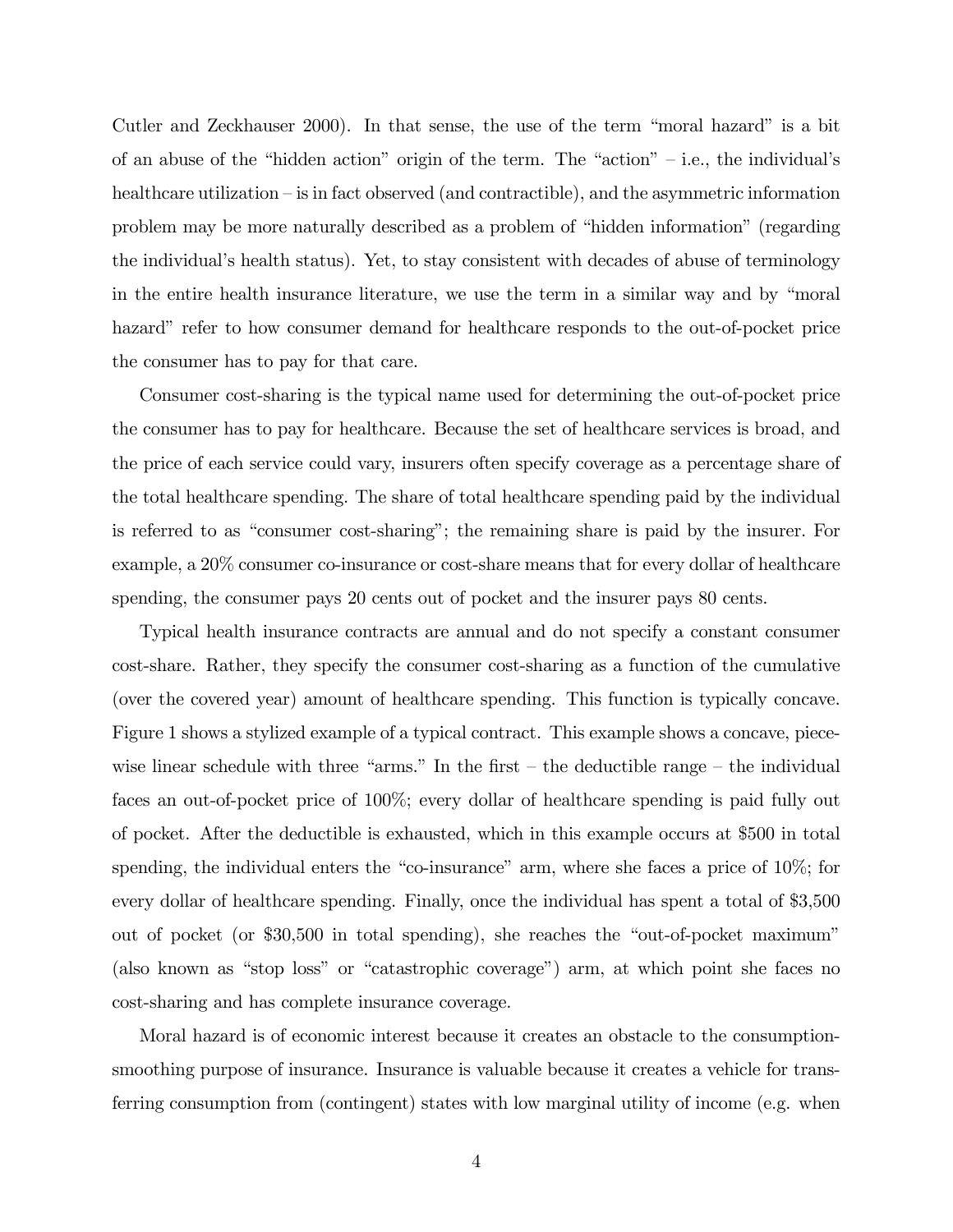one is healthy) to states with high marginal utility of income (e.g. when one is sick). The first best insurance contract would equalize marginal utility across different states; the existence of moral hazard makes it infeasible to obtain the first best. As Pauly (1968) first pointed out, if individuals' healthcare utilization responds to the price they have to pay for it and the underlying health status is not contractible, the cost of providing insurance will rise and individuals may no longer be willing to pay the break-even price of full insurance. Therefore, as shown by Holmstrom (1979), the presence of moral hazard leads optimal insurance contracts to be incomplete, striking a balance between reducing risk and maintaining incentives.

A declining out-of-pocket price schedule (see e.g. Figure 1) is a natural way to optimally trade off the goal of combating moral hazard through higher consumer cost-sharing with the goal of providing risk protection through lower consumer-cost sharing. Since the value of insurance is increasing in the total spending, it makes sense to provide a policy that provides greater protection when spending is greater. While this concave feature is common in many health insurance contracts in the United States, we will also discuss below settings where contracts deviates from this pattern.

The existence, magnitude, and nature of the moral hazard response is thus a key input into the optimal design of private or public health insurance contracts. This is a natural reason for the study of moral hazard to attract the considerable theoretical and empirical attention that it has. However, moral hazard in health insurance has also attracted academic and policy interest for the potential it raises that higher consumer cost-sharing could help reduce the high - and rising - levels of healthcare spending as a share of GDP in most developed countries. This has prompted, for example, policy interest in high-deductible health insurance plans in the U.S. as a way of reducing aggregate healthcare spending levels. The majority of healthcare spending, however, is accounted for by a small share of highcost individuals whose spending is largely in the "catastrophic" range where deductibles and co-payments no longer bind. This suggests that - for meaningful impacts on health care spending - the incentives for health insurance for providers - rather than for consumers may be more important; we discuss this briefly in the conclusion.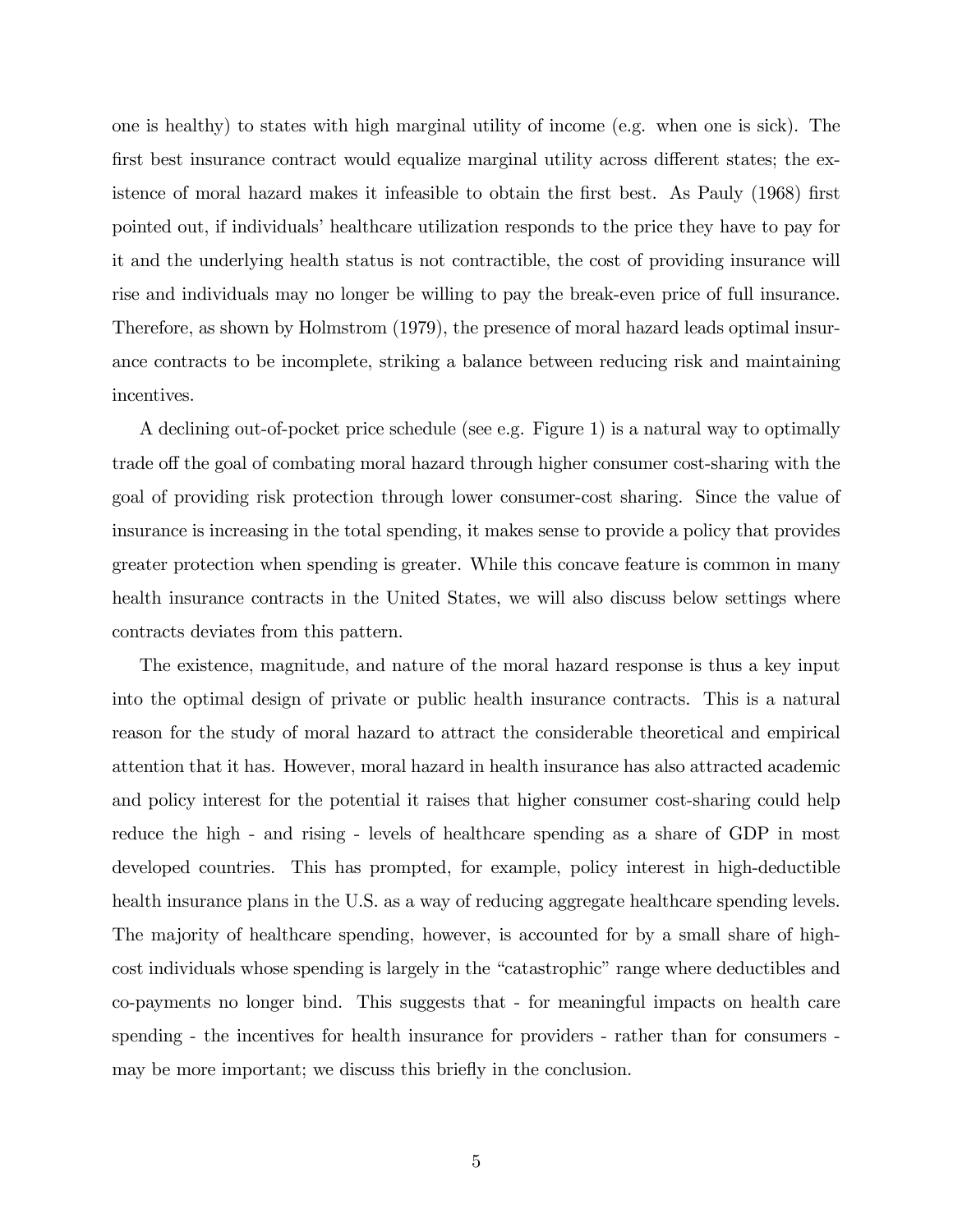## 3. Is There Moral Hazard in Health Insurance?

We now know what moral hazard in health insurance is (or at least what we've all come to call it) and why it could be important for affecting the optimal design of health insurance contracts. But does it exist? Does health insurance actually increase healthcare spending? Health insurance, by design, lowers the price individuals pay for their medical care. Firstyear economics teaches us that demand curves tend to slope down, that when we make something cheaper, people tend to buy more of it. So the answer may seem obvious. Yet, in the context of healthcare, there are (at least) two views that are less sure.

One view holds that healthcare cannot be analyzed like any other good. Demand for healthcare, in this view, is determined by "needs," not by economic factors, or as an economist might put it, the demand for healthcare is completely inelastic with respect to its price. Malcolm Gladwell has expressed this view forcefully in a New Yorker article tellingly entitled "The Moral Hazard Myth" (Gladwell 2005). Expounding his central premise  $-$  that the "myth" of moral hazard in health insurance is a singularly American obsession that has created our singular lack of universal coverage – he writes "The moral hazard argument makes" sense ... only if we consume healthcare in the same way that we consume other consumer goods, and to [some] ... this assumption is plainly absurd. We go to the doctor grudgingly, only because we're sick."

There is also a second view, according to which the demand for healthcare in fact slopes up! One version of this conjecture is that health insurance will improve peopleís health by increasing timely and effective medical care (e.g. preventive care or better management of chronic conditions), and that this improved health will in turn reduce healthcare utilization. Another version points to the efficiency of healthcare use as a channel through which healthcare spending will fall when insurance coverage becomes more generous. For example, while most healthcare providers in the United States can choose whether or not to see patients, emergency rooms cannot; the Emergency Medical Treatment and Active Labor Act (EM-TALA) requires that hospitals provide emergency medical treatment to all patients. There is therefore widespread speculation that one of the benefits of providing health insurance to previously uninsured individuals is to get them out of the expensive emergency room and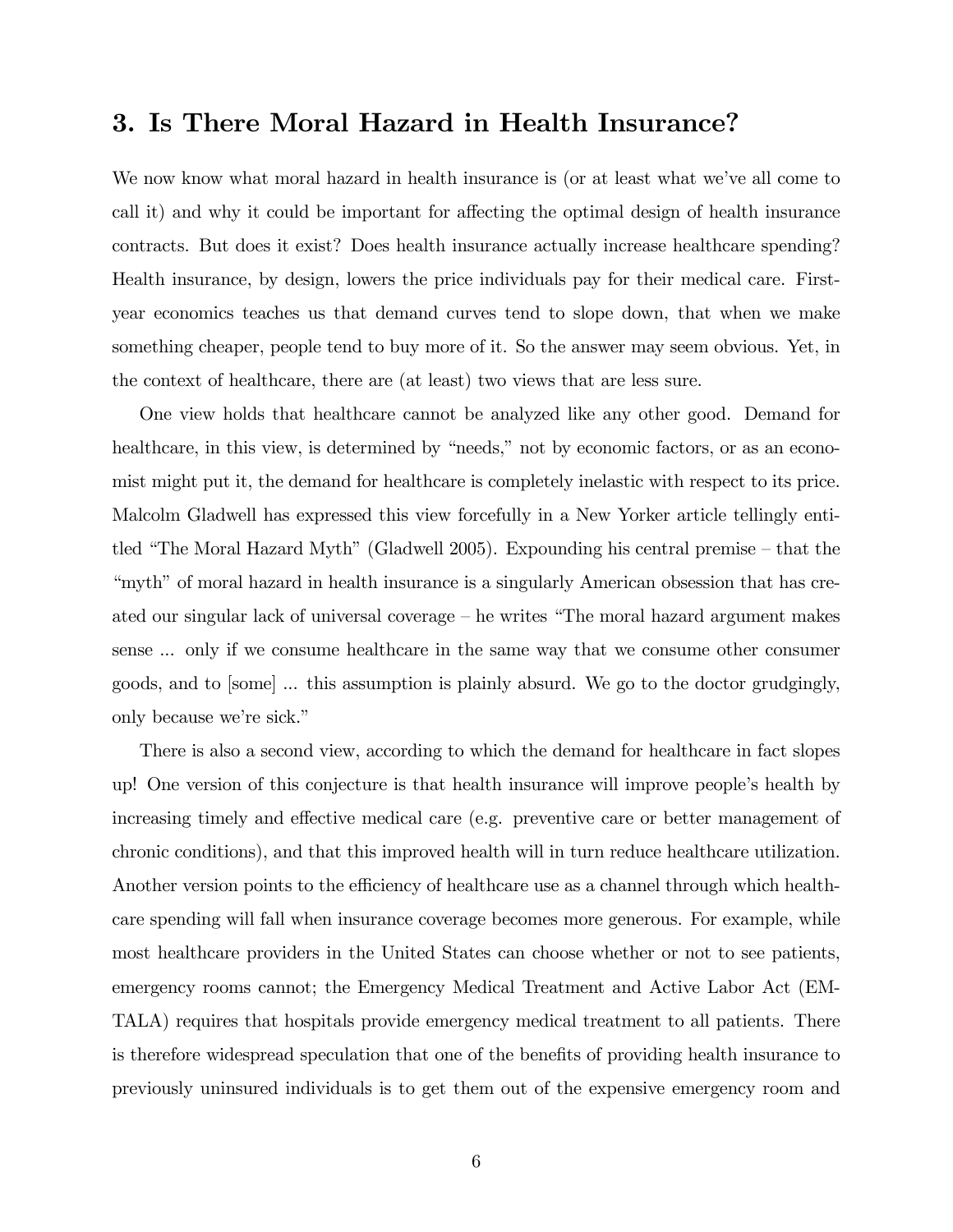into cheaper primary care (Dudiak 2013; Palm-Houser 2013; Snyder 2013). Indeed, this idea that insuring the uninsured will reduce expensive (and presumably inefficient or unnecessary) emergency room visits has been a leitmotif of advocates of expanding health insurance coverage in the United States. For example, in making the case that Michigan should expand Medicaid coverage under the Affordable Care Act, Republican Governor Rick Snyder's policy team argued "Today, uninsured citizens often turn to emergency rooms for non-urgent care because they don't have access to primary care doctors  $-\$ leading to crowded emergency rooms, longer wait times and higher cost. By expanding Medicaid, those without insurance will have access to primary care, lowering costs and improving overall health" (Snyder 2013).

We thus have three widely-circulated competing claims: health insurance increases, decreases, or does not change healthcare spending. Research allows us to move from rhetoric to reality. Ultimately, the existence and sign of any moral hazard effects of health insurance is an empirical question. Itís a challenging empirical question because people who have more generous health insurance presumably differ in other ways from people with less generous health insurance, and these differences may be correlated with expected healthcare spending. Indeed, the basic theory of adverse selection suggests that those who have more health insurance are on average in worse health (and hence face higher expected healthcare spending) than those with less health insurance (Akerlof 1970; Rothschild and Stiglitz 1976; Einav and Finkelstein 2011). How to separate such potential selection effects from the treatment effect of interest, namely moral hazard?

We describe evidence from two randomized evaluations of the impact of health insurance on healthcare spending: the RAND Health Insurance Experiment from the 1970s, and the 2008 Oregon Health Insurance Experiment. We review the evidence from each, which shows that moral hazard exists: health insurance increases healthcare spending. We then describe quasi-experimental evidence of moral hazard that uses the existence of "bunching" at a convex kink in the budget set created by the health insurance contract to also establish the presence of moral hazard (i.e. a behavioral spending response to the contract). We discuss the institutional setting for the RAND Experiment and the "bunching" estimator in some detail, since we will describe further analyses of both these settings in more depth in subsequent sections.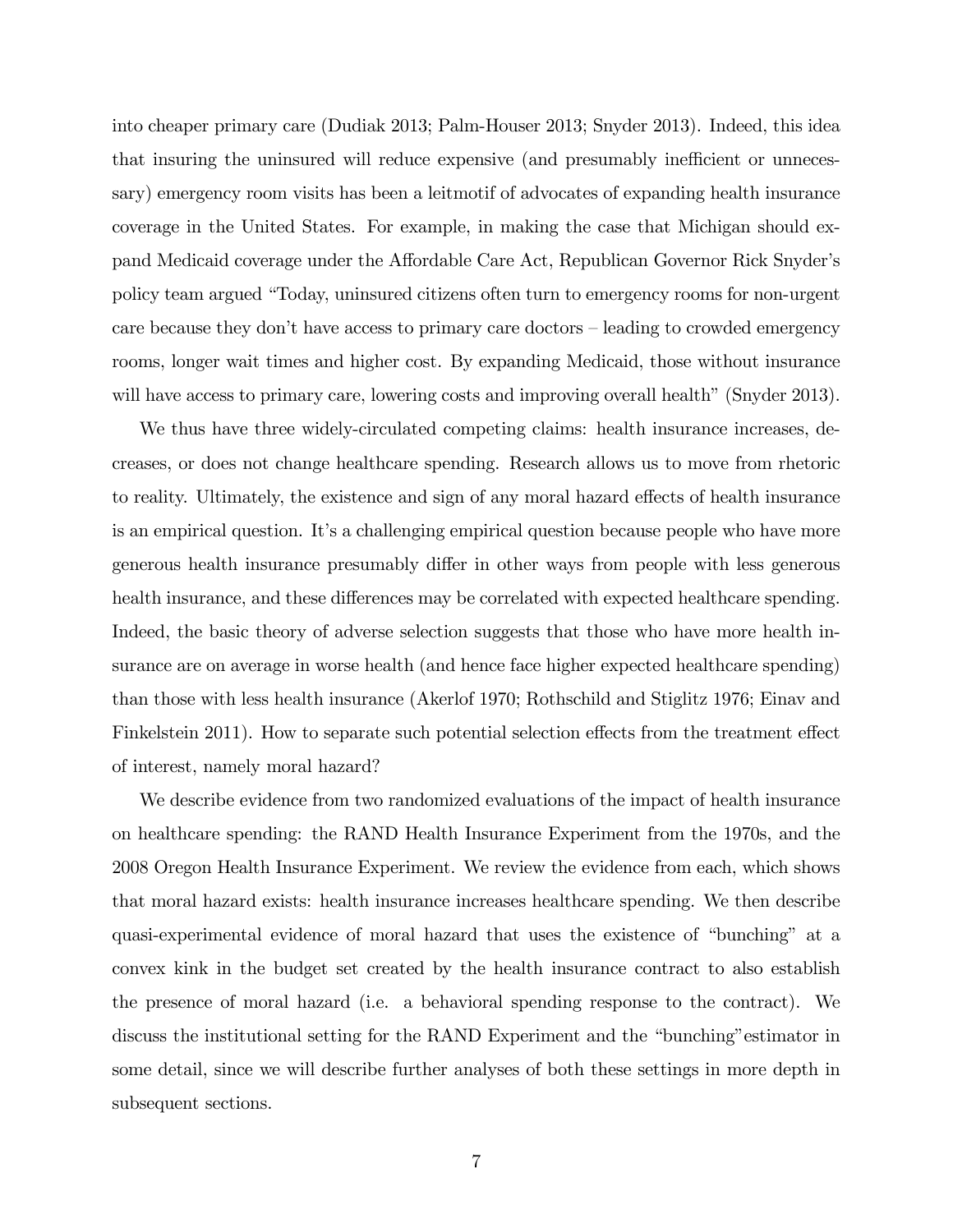#### 3.1. Two Randomized Evaluations

The Oregon Health Insurance Experiment. In 2008, the state of Oregon engaged in a limited expansion of one of its Medicaid programs. Medicaid is the public health insurance program for low-income individuals in the United States. The particular program in Oregon was available to low-income, uninsured adults, aged 19-64, who were not already eligible for Medicaid by virtue of meeting one of its categorical requirements. This Medicaid program provided comprehensive health insurance coverage with zero consumer cost-sharing. Faced with budgetary constraints that precluded their offering the program to all eligible individuals, policymakers in the state of Oregon decided that a random lottery drawing would be the fairest way to allocate their limited Medicaid slots. The lottery was publicly advertised, and eligible individuals were encouraged to sign up. About 75,000 individuals signed up for the lottery, from which approximately 30,000 were randomly selected. Those who were selected won the ability to apply for Medicaid, and to subsequently enroll in Medicaid if found eligible. About 60% of those selected sent in applications, and about half of those applications were deemed eligible for Medicaid, resulting in about 10,000 individuals who won the lottery and enrolled in Medicaid. The remaining 45,000 who were not selected by the lottery became the control group; they were essentially unable to apply for Medicaid. About two years after the 2008 lottery, the state found additional resources and began to offer the ability to apply to Medicaid to those in the control group.

The lottery created the opportunity to use a randomized controlled design to study the effects of Medicaid coverage over its first two years. Specifically, random assignment by the lottery can be used as an instrument for Medicaid coverage (Imbens and Angrist 1994). Over the approximately two-year study period, lottery assignment increased the probability of having health insurance coverage by about 25 percentage points. Using this experimentallyinduced variation in insurance coverage, researchers have studied the short-term effects of Medicaid on a wide range of outcomes. The evidence indicates that Medicaid increases healthcare spending, improves economic security, and improves some health measures. We focus here on a subset of the healthcare spending results <sup>3</sup>

 $3$ J-PAL (2014) provides a brief overview of the experiment and some of its findings. More details on the experimental design, as well as specific results can be found in the original papers: Finkelstein et al. (2012),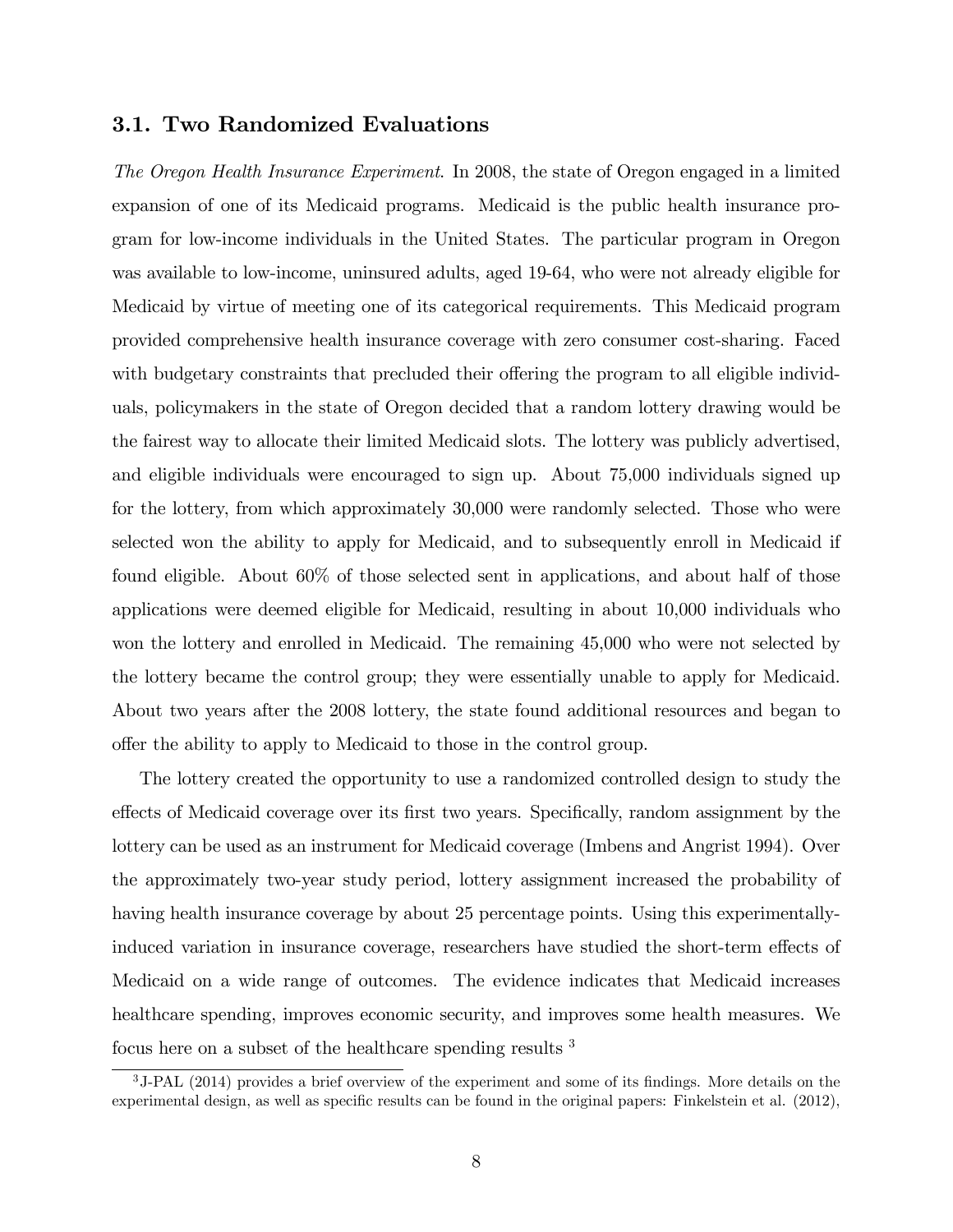The results from the experiment show that Medicaid increases healthcare spending across the board, including hospital admissions, emergency department visits, primary care, preventive care, and prescription drugs. Illustrating a subset of these findings, Figure 2 shows the increased use of the emergency department (top panel) and the increase in primary and preventive care (bottom panel). Both panels plot the mean of the control group against that mean plus the "local average treatment effect" estimate of Medicaid, i.e. the estimate of the impact of Medicaid on the outcome, using winning the lottery as an instrument for Medicaid coverage. For example, the estimates indicate that Medicaid increases the probability of having a primary care visit in the last 6 months by 21 percentage points, or over 35% relative to the control groupís mean, and the probability of having a recommended mammogram in the last 12 months by 19 percentage points, or about 65%. A back-of-the-envelope calculation using the induced increases in healthcare utilization suggests that, in the Örst year, Medicaid increases annual healthcare spending by about \$775, or about 25% per year (Finkelstein et al. 2012).

The effect appears to operate across all types of care, with estimated increase in both "high value" care (such as preventive care) as well as in potentially "low value" care (such as emergency room visits for non-emergency conditions).<sup>4</sup> Indeed, contrary to the argument that Medicaid would decrease emergency department visits, the evidence indicates that Medicaid in fact increased emergency department visits by 40%; this increase in emergency department visits occurs across all kinds of patients (e.g. those who had used the emergency room frequently prior to the experiment and those who had not recently been) and all kinds of visits (e.g. on-hours care and off-hours care, or care classified as "emergency" and care classified as "non emergency"), and is persistent across the two years of the study (Taubman et al., 2014; Finkelstein et al. 2016).

The finding that Medicaid increases use of the emergency department was greeted with considerable attention and surprise (e.g., Beck 2014; Heintzman et al. 2014; Tavernise 2014). Conceptually, however, the result should not be surprising. EMTALA requires hospitals to

Baicker et al. (2013), Taubman et al. (2014), Baicker et al. (2014), and Finkelstein et al. (2016).

<sup>4</sup>Brot-Goldberg et al. (2017) report qualitatively similar patterns in their (non-randomized) analysis of the effect of the introduction of a high deductible in the context of employer-provided health insurance: it appears to reduce both "high value" and "low value" care similarly.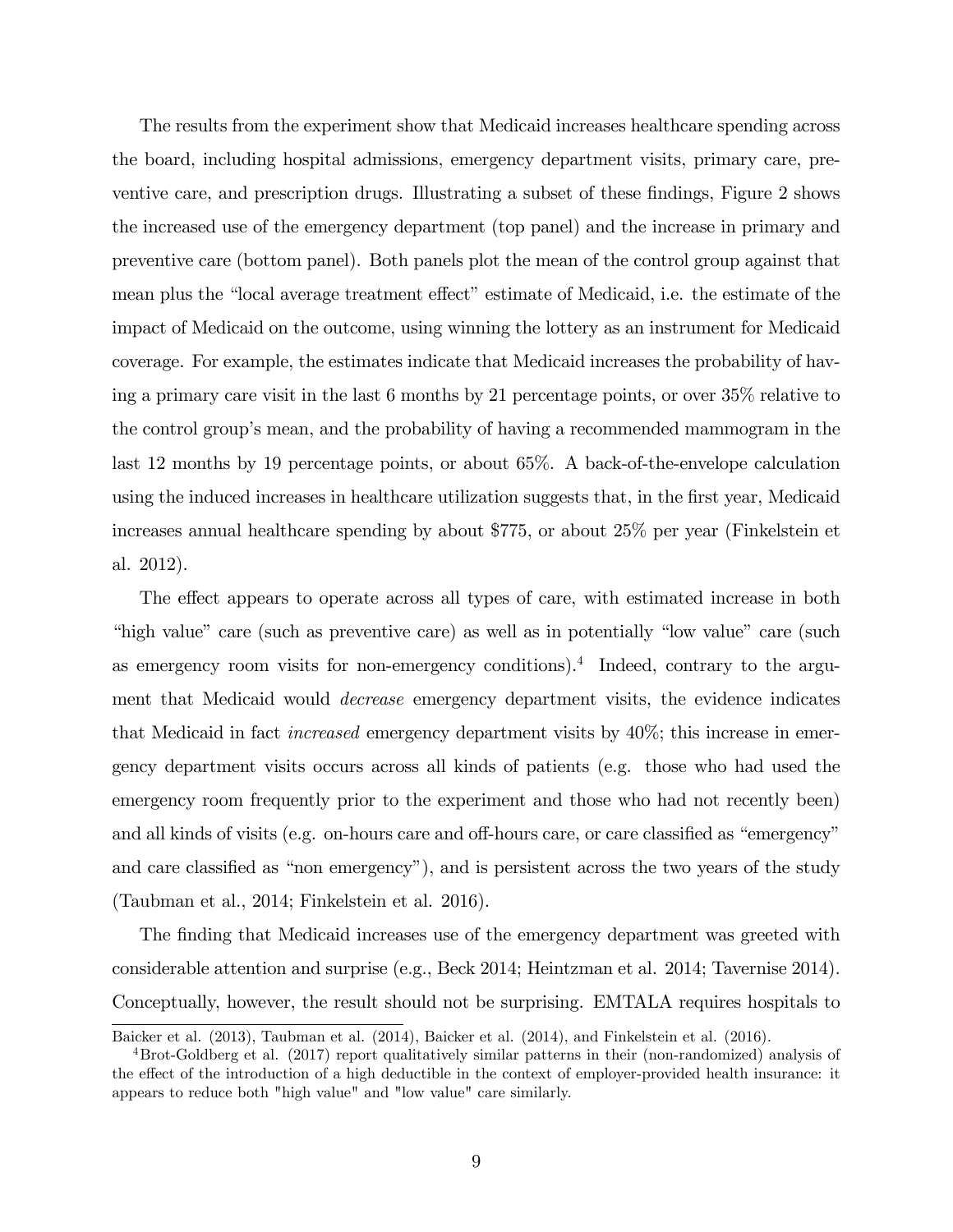provide emergency care on credit and prohibits them from delaying treatment to inquire about insurance status or means of payment. Hospitals, however, can  $-$  and do  $-$  charge the patient for such visits, and Medicaid coverage reduces the out-of-pocket price of the visit to zero, presumably leading to an increase in demand for emergency department visits. At the same time, Medicaid coverage also reduces the price of other care to zero, generating additional, indirect effects, which could go in either direction. Many conjecture that primary care can substitute for emergency department care, and thus cheaper primary care may lead to a reduction in emergency department visits. Yet, the effect could also go in the other direction; for example, one may be more likely to seek emergency room care if one has insurance to cover any recommended follow up treatments. Since the Oregon experiment didn't independently vary the price of primary care and emergency department care, it is not designed to address whether the emergency department and primary care are substitutes or complements. But the results indicate that, on net, Medicaid increases emergency department use, suggesting that any substitution that may exist is not large enough to offset the direct effect of making the emergency department free.

The RAND Health Insurance Experiment. The Oregon Health Insurance Experiment examined the impact of insurance compared to no insurance. A separate question is whether, among those with health insurance, the comprehensiveness of that insurance affects healthcare utilization. Over three decades earlier, in the late 1970s, the RAND Health Insurance Experiment experimentally varied the extent of consumer cost-sharing across about 2,000 non-elderly families in order to study the effect of consumer cost-sharing in health insurance on healthcare spending and health. As before, we focus on the results for healthcare spending only.<sup>5</sup>

Unlike the Oregon experiment, which was conceived of by policymakers for fairness purposes and capitalized on by academics for research purposes, the RAND Health Insurance Experiment was prospectively designed by researchers to estimate the impact of consumer cost-sharing. Families were randomly assigned to plans for 3-5 years. The plans differed solely in their consumer cost-sharing; for example, one plan had zero cost-sharing ("free

<sup>5</sup>Our discussion draws heavily on the overview and retrospective provided by Aron-Dine et al. (2013). For more detail on the experimental design and results, readers should consult Newhouse (1993) and the many original research papers discussed and cited therein.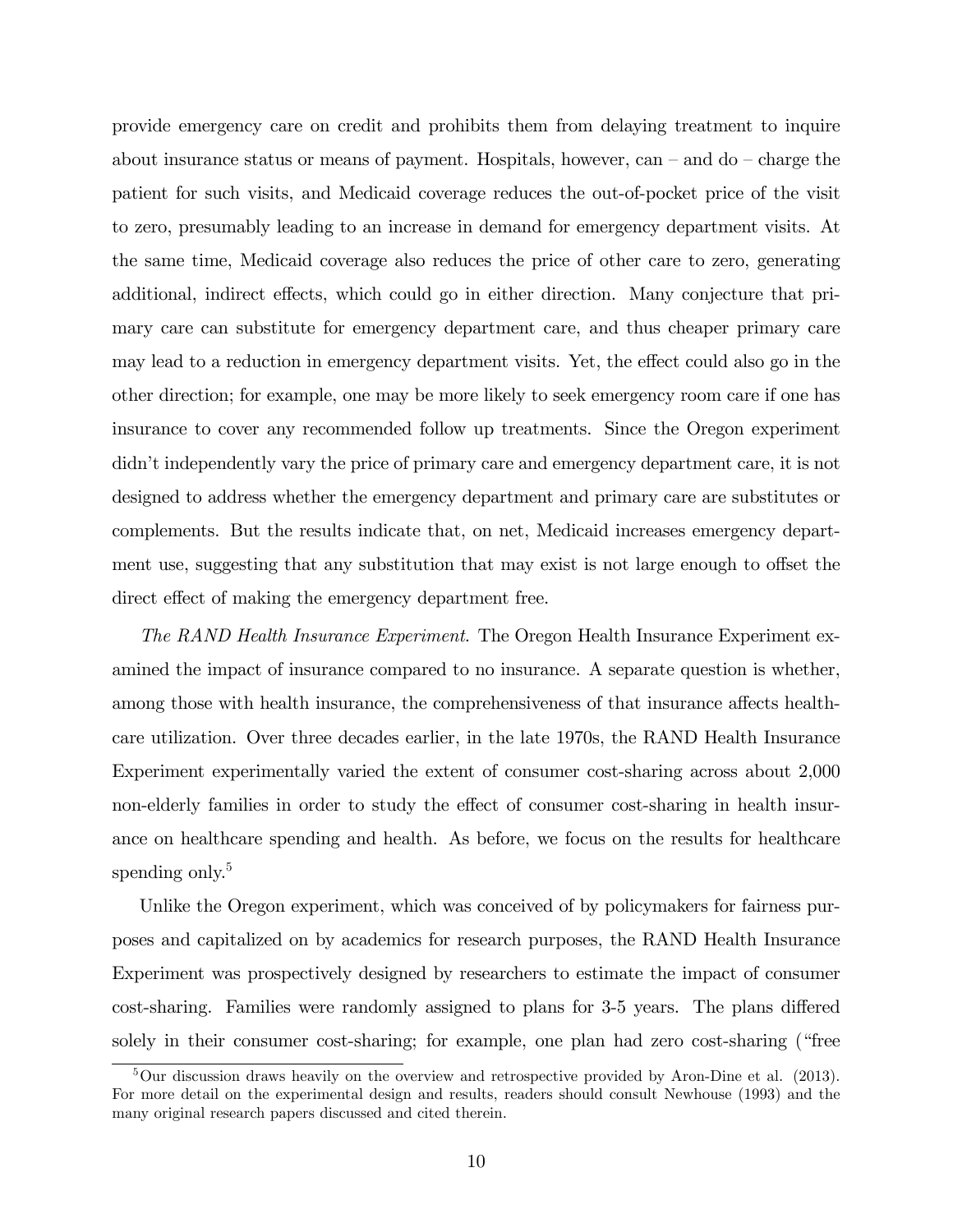plan") while others had 25, 50, or 95 percent cost-sharing (two others set different cost sharing based on the type of care). Importantly, all plans had an out-of-pocket maximum in order to limit the Önancial exposure of participants; above this maximum amount, families in all plans had full insurance. Thus, referring back to Figure 1, the RAND plans had two of the three coverage arms shown: the coinsurance arm (with coinsurance ranging from zero to 95%), and the catastrophic arm that provides full coverage. The out-of-pocket maximum amounts were set at a fairly low level, so that even the least generous plan had substantial coverage. The exact amount of the out-of-pocket maximum was itself randomly assigned within each co-insurance assignment. The top panel of Figure 3 shows some examples of plans from the RAND experiment. We will return to this aspect of the design in subsequent discussion.

Once again, the results from the randomized evaluation clearly point to the existence of a moral hazard effect. Lower consumer cost-sharing leads to more spending. The bottom panel of Figure 3 provides a áavor of these results, showing how the share of individuals with any annual healthcare spending decreases as the health insurance coverage becomes less generous.

#### 3.2. Quasi-Experimental Evidence: Bunching in Medicare Part D

In addition to the randomized evaluations, a very large number of quasi-experimental studies also show that health insurance coverage is associated with increased healthcare spending. Here we focus on one such example, which is based on prescription drug spending responses to the Medicare Part D prescription drug benefit. It will serve as a subsequent point of departure for the modeling of spending under alternative contracts that is the focus of Section 5 below.

Medicare Part D was launched in 2006 to add prescription drug coverage to the existing Medicare public health insurance program for the elderly and disabled in the United States. In 2015, Medicare Part D covered about 42 million individuals and generated approximately \$77 billion in budgetary outlays (Congressional Budget Office 2015). The original Medicare program  $-$  introduced in 1965 to cover hospital and physician services  $-$  offers uniform, publicly provided coverage. Medicare Part D, by contrast, is provided by private insurers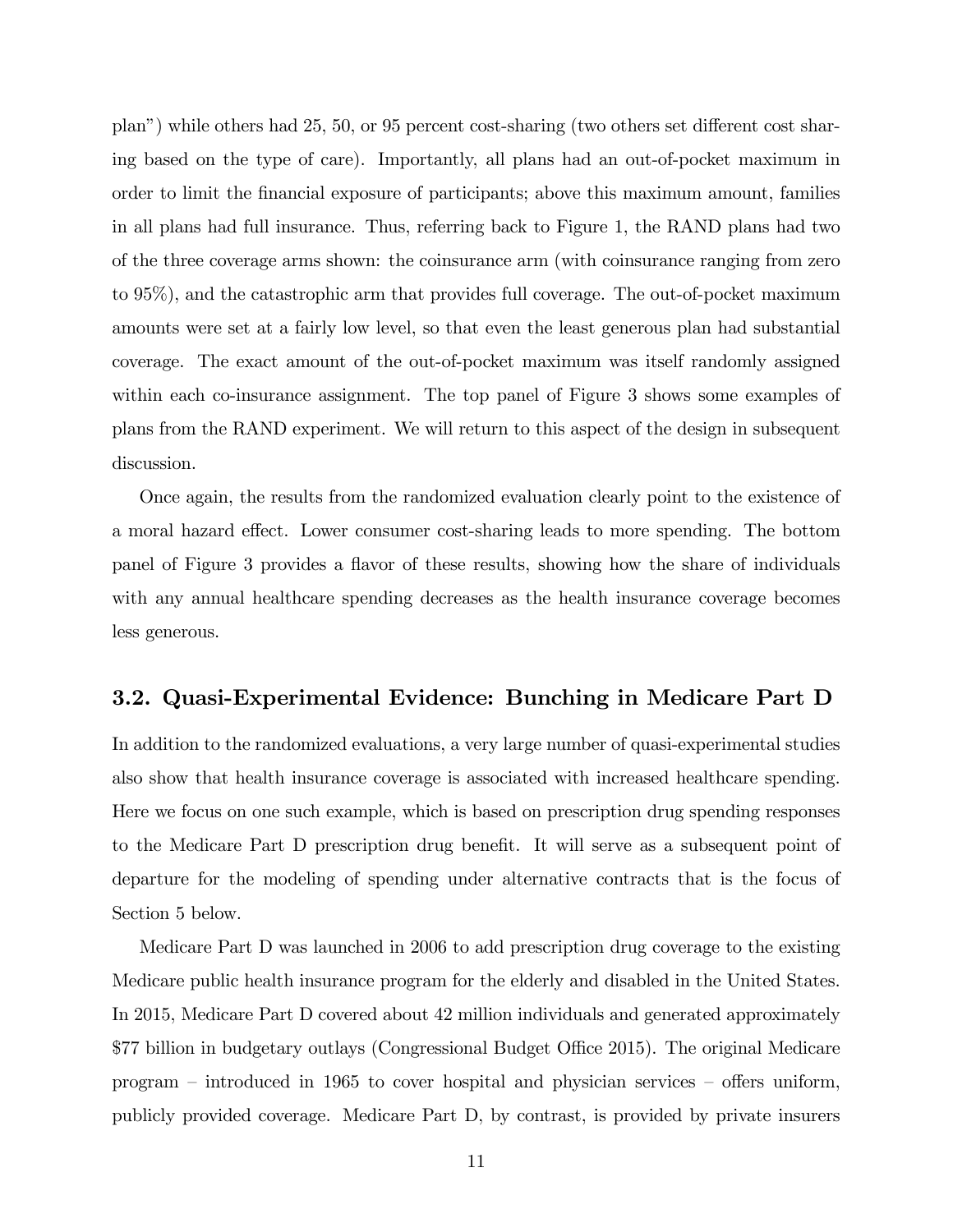who are required to offer coverage that is actuarially equivalent or more generous than a government-designed standard benefit.

The top panel of Figure 4 shows the government-defined standard benefit design in 2008. It shows the highly non-linear nature of the standard Part D contract. According to this contract, the individual initially pays for all expenses out of pocket, until she has spent \$275 (in cumulative drug spending within the covered year), at which point she pays only 25% of subsequent drug spending until her total drug spending reaches \$2,510. At this point the individual enters the famed "donut hole," within which she must once again pay for all expenses out of pocket until total drug spending reaches \$5,726, the amount at which catastrophic coverage sets in and the marginal out-of-pocket price of additional spending drops substantially, to about 7%.

As noted, individuals may buy plans that are actuarially equivalent to, or have more coverage than the standard plan, so that the exact contract design varies across individuals. However, a common feature of these plans is the existence of substantial non-linearities that are similar to the standard coverage we have just described. In particular, the location of the "donut hole" at the government-set kink location is typical of most plans, although some of these plans provide partial coverage within the donut hole region. Using data on Medicare Part D beneficiaries from 2007-2009, we estimated that a beneficiary entering the coverage gap experiences, on average, a price increase of almost 60 cents for every dollar of total spending (Einav, Finkelstein and Schrimpf 2015).

As many economists have observed, the donut hole is incompatible with basic economic theory, which would imply greater coverage for greater Önancial loss, or a concave coverage function as in Figure 1. The donut hole apparently arose as a political compromise between the objective of having a program in which even those who spend little on drugs receive benefits and the need to keep projected expenditures below the legislated cap (Duggan, Healy and Scott Morton 2008).

Whatever its theoretical demerits or political origins, the donut hole has proved a boon for empirical research on the moral hazard effects of insurance. Standard economic theory suggests that, as long as preferences for healthcare and consumption are strictly convex and smoothly distributed in the population, we should expect the distribution of individuals<sup>7</sup>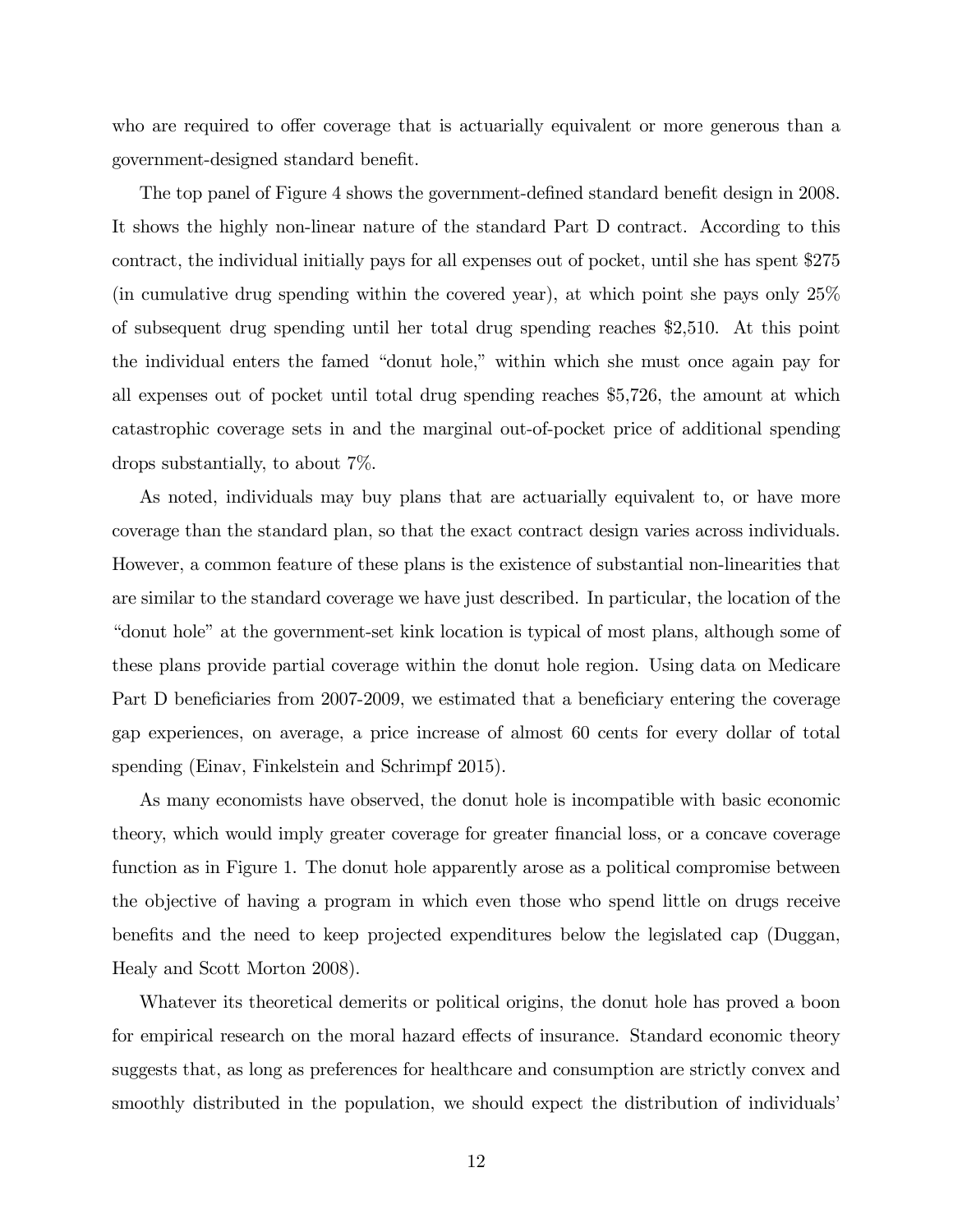spending to bunch at a convex kink point of their budget set. This suggests a natural test for a behavioral response to price. If moral hazard does not exist, individual spending will be distributed smoothly in the population. With moral hazard, bunching will be observed around the convex kink in the budget set at the start of the donut hole, where insurance becomes discontinuously less generous on the margin.<sup>6</sup> Indeed, the bottom panel of Figure 4 shows a histogram of total annual prescription drug spending in 2008. The response to the convex kink at the donut hole is apparent: there appears to be a noticeable spike in the distribution of annual spending around the kink location. Moreover, the government changes the kink location each year and the location of the bunching moves in virtual lock step as the location of the kink moves. Across all years, we estimate that the convex kink leads to a statistically significant  $29\%$  increase in the density of individuals whose annual spending is around the kink location (Einav, Finkelstein and Schrimpf 2015).

#### 4. The Nature of Moral Hazard in Health Insurance

# 4.1. What is "The Price" of Medical Care in The Presence of Non-Linear Contracts?

We view the results summarized in the last section as presenting compelling evidence that moral hazard in health insurance exists: healthcare spending is higher when insurance coverage increases. This evidence seems a natural and necessary pre-condition for spending time and effort to model what spending would be under alternative contracts. This is one  $\sim$  presumably simple and obvious but important nonetheless  $\sim$  way in which reduced form work can complement economic modeling.

Yet, the evidence we have shown thus far provides little guidance regarding the nature of this moral hazard response or, relatedly, regarding the appropriate economic model to apply to the data. The non-linear nature of virtually all health insurance contracts in the

 $6$ This idea that individuals will bunch at convex kinks in their budget set has been present in the literature since the late 1970s. In the last decade, the increased availability of large and detailed administrative data has helped spur an explosion of empirical work on bunching, initially in the context of labor supply responses to the non-linear income tax schedule (e.g. Saez, 2010), but also in other contexts. Kleven (2016) provides an excellent review of this growing literature.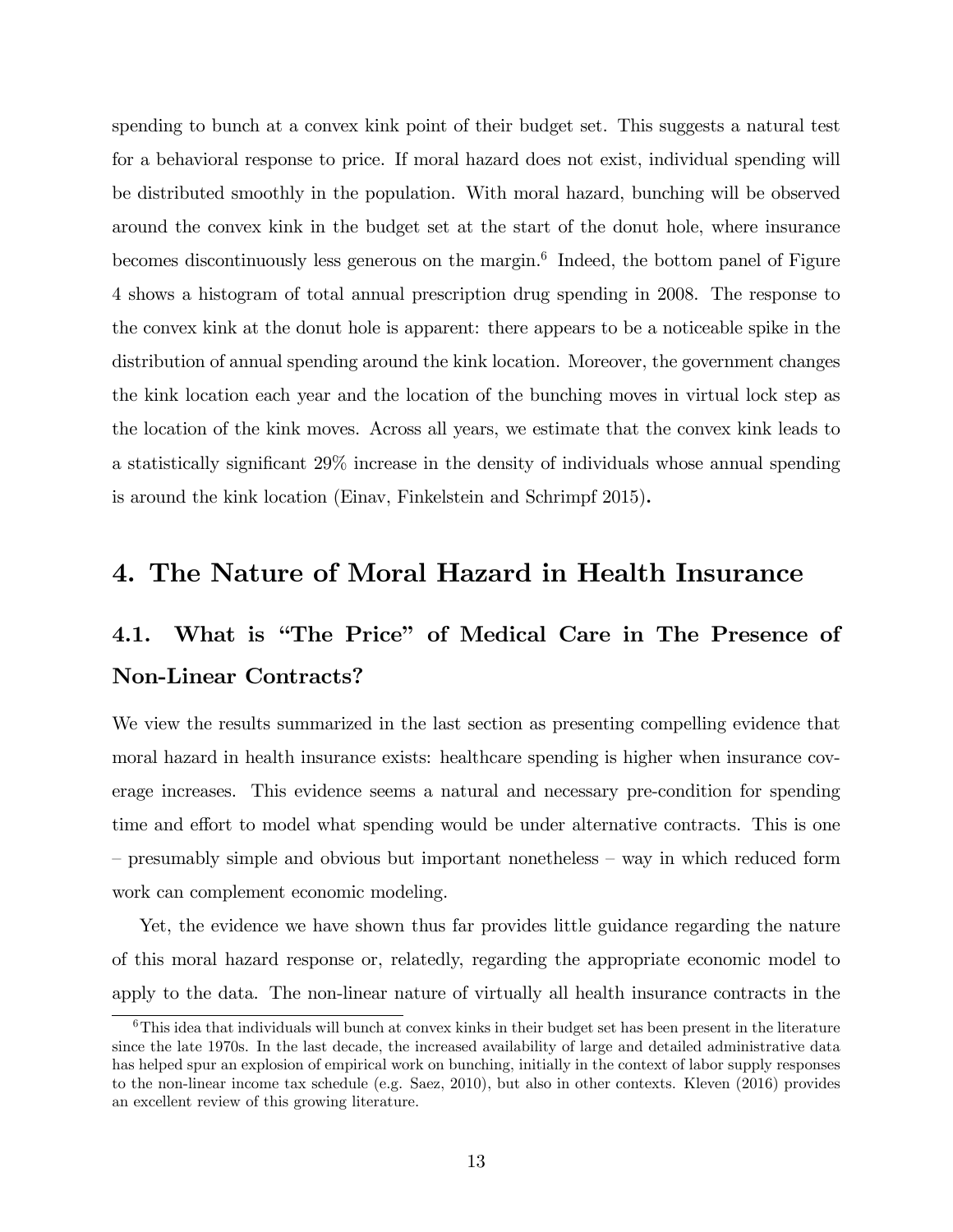United States raises a key modeling question: what is the price of healthcare perceived by the insured individual as she contemplates using a specific healthcare service? Put differently, to what extent do individuals respond to the dynamic incentives that are generated by the non-linearity of the health insurance coverage?

Until recently, this question had attracted relatively little attention in the moral hazard literature. Instead, a large number of empirical studies endeavored to summarize the impact of health insurance on healthcare utilization by reporting the price elasticity of the demand for medical care with respect to "the" out-of-pocket price. A review article by Cutler and Zeckhauser (2000), for example, summarizes about 30 such studies. A particularly famous and widely-used estimate is the RAND Health Insurance Experiment's estimate of the price elasticity of demand for medical care of -0.2 (Manning et al. 1987; Keeler and Rolph 1988).

However, in the presence of non-linear contracts, applying such single elasticity estimates is challenging without some guidance as to whether and how one can map a non-linear insurance coverage into a single price. For example, one cannot extrapolate from estimates of the effect of co-insurance on healthcare spending to the effects of introducing a highdeductible health insurance plan without knowing how forward looking individuals are in their response to health insurance coverage and their beliefs about the distribution of future health shocks. A completely myopic individual would respond to the introduction of a deductible as if the price has sharply increased to 100%, whereas a fully forward looking individual with annual healthcare spending that are likely to exceed the new deductible would experience little change in the effective marginal price of care.

The original RAND investigators were, of course, acutely aware of this issue and spent considerable effort estimating and modeling how individuals respond to the non-linear incentives in the RAND contracts (Keeler and Rolph 1988). However, application of their -0.2 estimate in a manner consistent with their model is a non-trivial manner. Although notable exceptions exist (e.g. Buchanan et al. 1991; Keeler et al. 1996), most subsequent researchers have applied the RAND estimates in a much simpler fashion: they summarized the non-linear insurance contracts with a single price to which the -0.2 elasticity was applied. For example, researchers used the average out-of-pocket price (Newhouse 1992; Cutler 1995; Cogan, Hubbard and Kessler 2005; Finkelstein 2007), the realized end-of-year price (Eichner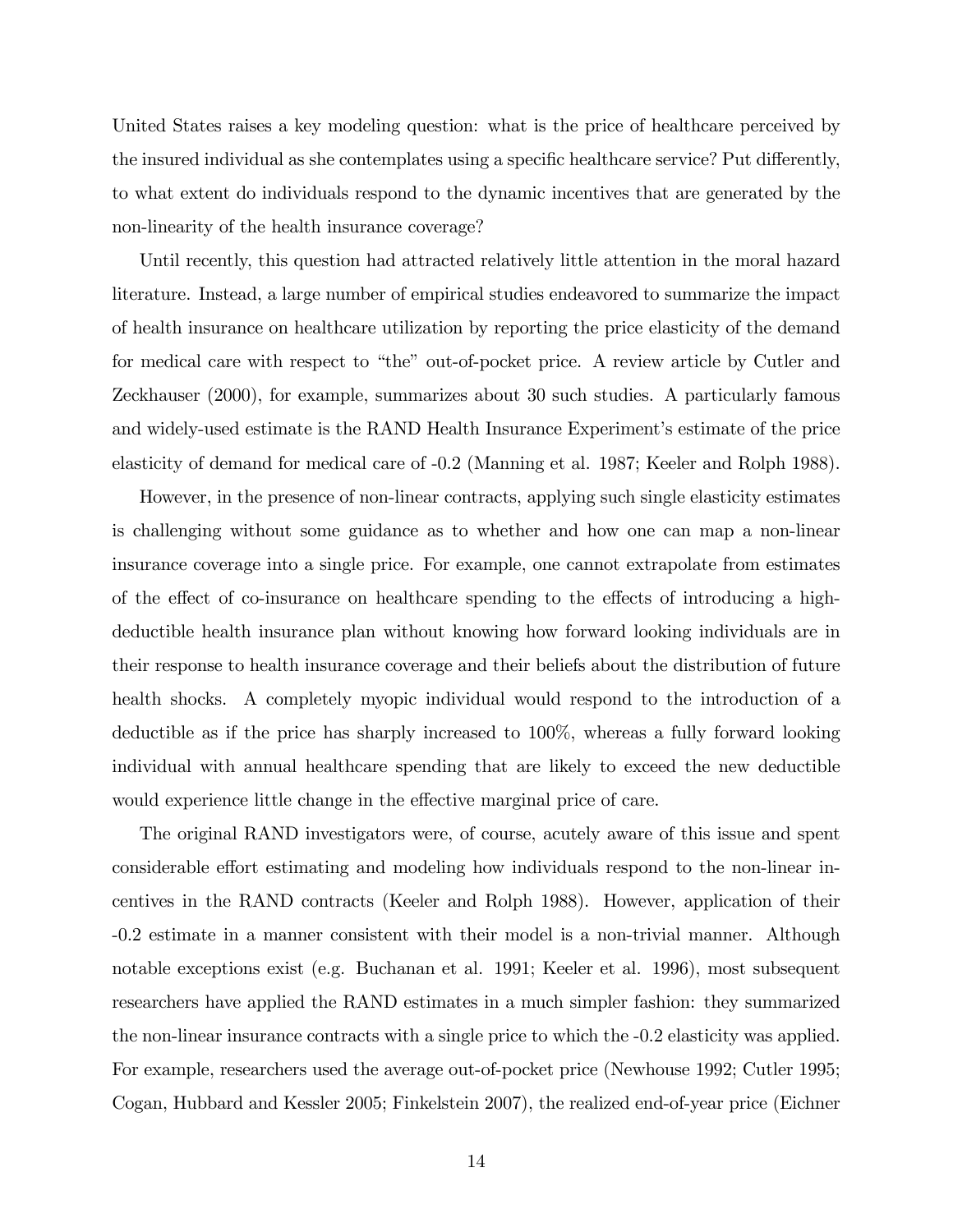1998; Kowalski 2016), or the expected end-of-year price (Eichner 1997) as various ways to summarize the non-linear contract with a single number.

These choices can be consequential for the magnitude of the predicted spending response. Consider for example an attempt to forecast the effect of changing the plan from the RAND plan with a 25% percent coinsurance plan (and its associated, randomly assigned out-ofpocket maximums) to a plan with a constant 28% coinsurance plan. The price of medical care under the constant  $28\%$  coinsurance plan is well-defined  $(0.28)$ . But in order to directly apply the RAND estimate of -0.2, we would also need to summarize the non-linear RAND plan with a 25% coinsurance and a given out of pocket maximum with a single price; this essentially means choosing the weights to construct an average price. In Aron-Dine et al.  $(2013)$  we showed that three different ways to map the non-linear RAND contract to a single price lead to out-of-sample spending predictions for the 28% constant co-insurance contract that vary by a factor of 2.

This shows that more work and care is needed to thoughtfully apply out-of-sample the results from even a justifiably famous and well-designed randomized experiment. While the RAND health insurance experiment was prospectively designed to analyze the impact of cost sharing, at the end what it delivers is estimates of the causal effect of specific (non-linear) health insurance plans. In order to move beyond what the experiment directly delivers estimates of specific plans' "treatment effects" - more assumptions regarding an economic model of behavior are needed. The RAND estimates continue to be used to this day in forecasting the effects of actual and proposed policies. Given the hard work that went into deriving those credible reduced form estimates, it seems hard to argue with devoting a commensurate amount of effort to considering how one might sensibly transform them out of sample.

#### 4.2. Do Individuals Respond to Dynamic Incentives?

Once we recognize that the treatment of the non-linear budget set can be consequential for this out-of-sample translation, the first question is whether in fact individuals take the dynamic incentives that are associated with the non-linear budget set into account. A fully rational, forward-looking individual who is not liquidity constrained should take into account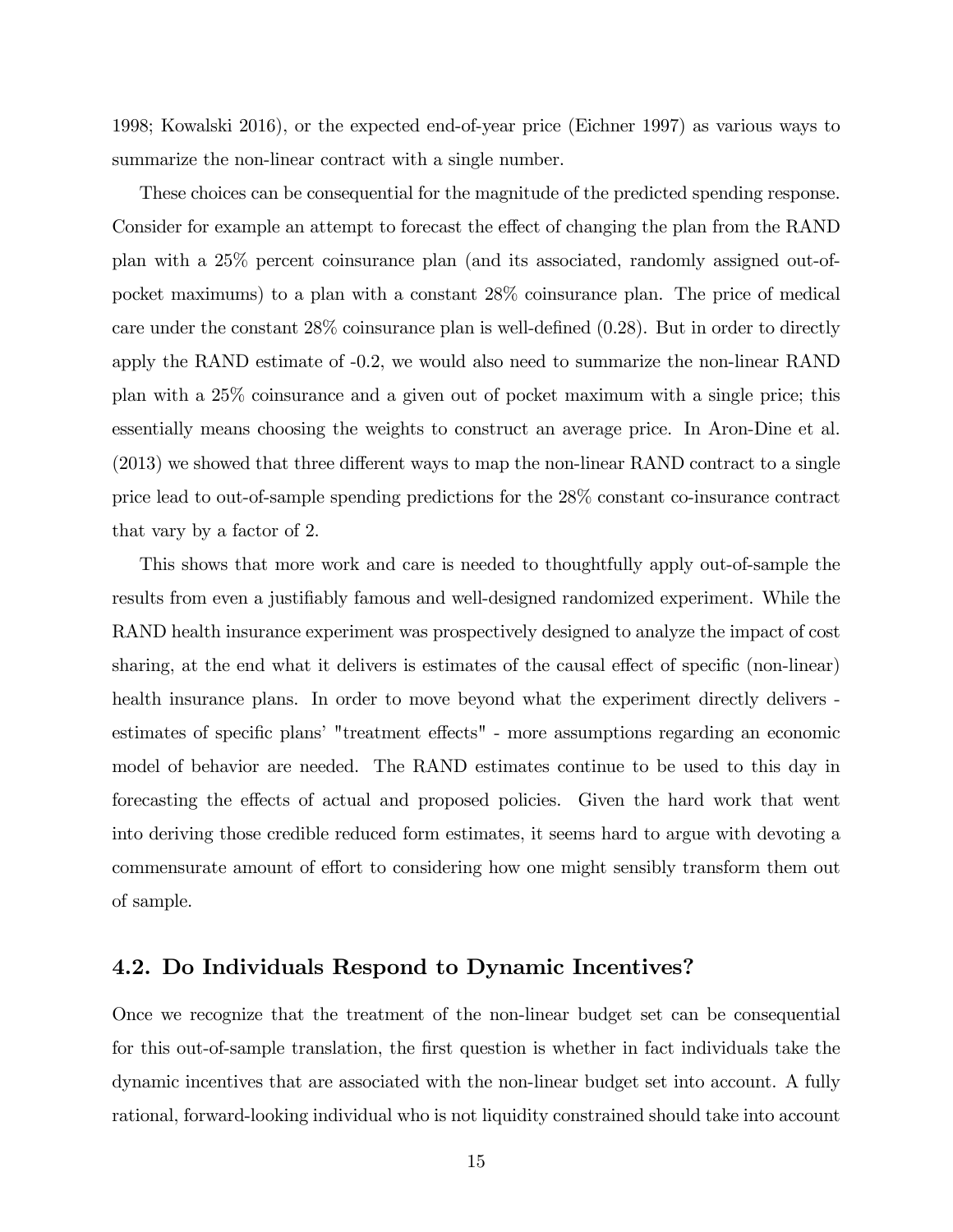only the future price of medical care and recognize that (conditional on that future price) the current spot price on care is not relevant, and should not affect healthcare utilization decisions. However, there are a number of reasons why individuals might respond only to the spot price. They may be (or behave as if they are) unaware of or not understand the non-linear budget set created by their health insurance contract, they may be affected by an extreme form of present bias and behave as if they are completely myopic, or they may wish to factor in the future price but be affected entirely by the spot price due to liquidity constraints.

The ideal way to test the null hypothesis of whether dynamic incentives matter would be to hold the spot price of care constant while varying the future price of care. As it turns out, the RAND Health Insurance Experiment did exactly that! As mentioned in Section 3 (see Figure 3), the RAND experiment randomly assigned the co-insurance rate across families and then, within each coinsurance rate, randomly assigned families to different levels of the out-of-pocket maximum. In principle, this is precisely the variation needed to test the null of whether individuals respond to the dynamic incentives: one would want to compare the initial healthcare utilization decisions of individuals randomized into plans with the same coinsurance rate but different out-of-pocket maximum. In practice, however, this approach is hampered by the relatively small sample sizes in the RAND experiment as well as the relatively low levels of the plans' maximum amounts (Aron-Dine et al. 2015).

In the absence of the ideal experimental variation, in Aron-Dine et al. (2015) we instead take advantage of a particular feature of many U.S. health insurance contracts that generates quasi-experimental variation that is conceptually similar to this ideal. Most health insurance contracts are annual and reset on January 1, regardless of when coverage began. When individuals join a plan in the middle of the year, the deductible and other cost sharing features remain at the annual level, but are applied for a shorter coverage period. As a result, people who join the same plan in different months of the year face different contract lengths and therefore potentially different future prices, even though they all begin with the same spot price. A test of whether individuals respond to dynamic incentives then becomes whether individuals who join the same plan in different months of the year  $-$  and therefore face the same initial spot price of care but different future prices  $-$  have different initial healthcare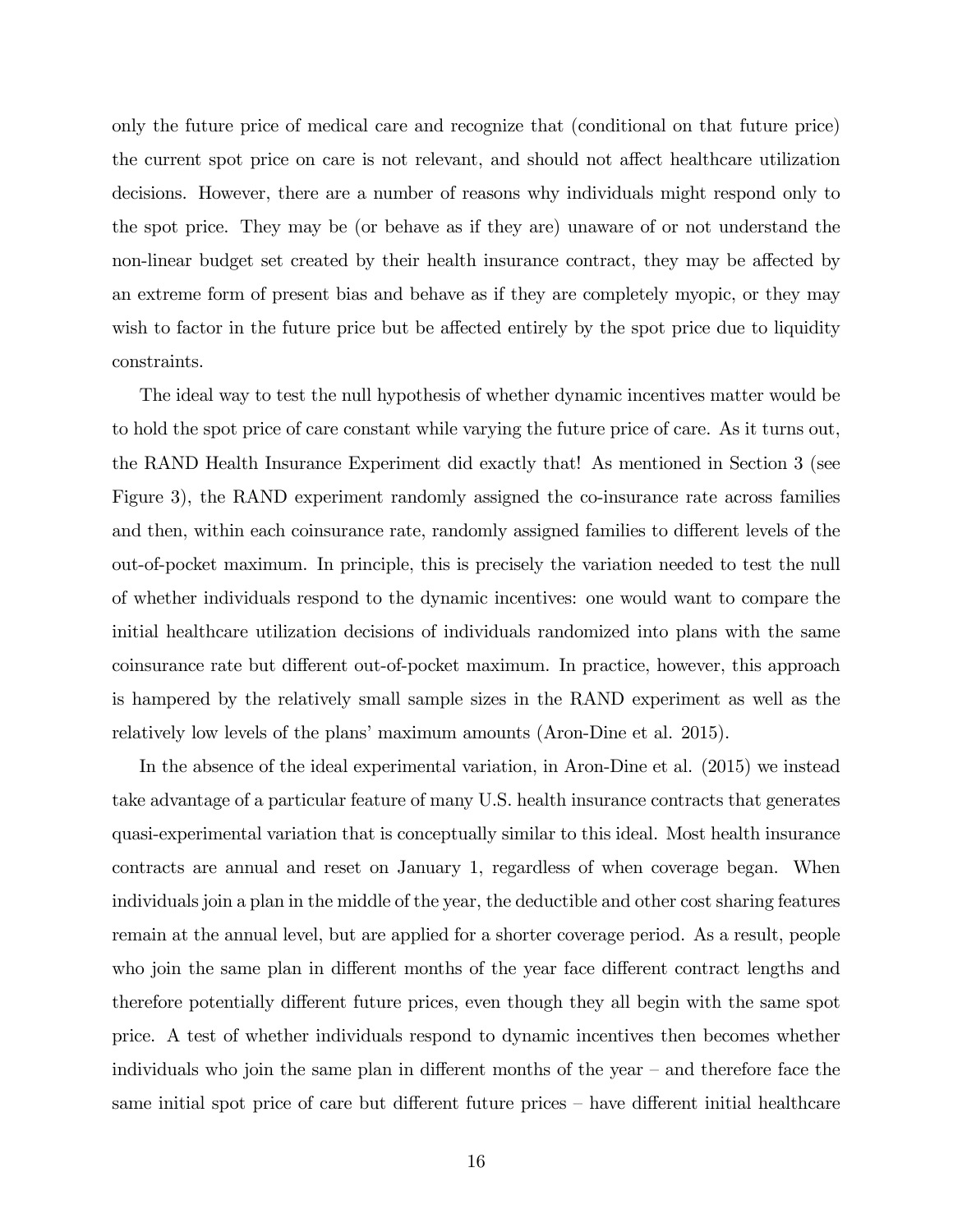utilization. We applied this idea in two settings: employer-provided health insurance and Medicare Part D. In both settings we were able to reject the null that individuals respond only to the spot price of care: individuals who faced the same spot price but higher future prices used less healthcare initially.

Figure 5 summarizes the nature of our findings in the Medicare Part D context. Medicare Part D annual plan choices are typically made during the open enrollment period in November and December, and provide coverage from January to December of the following year. However, when individuals become newly eligible for Part D at age 65, they can enroll in a plan the month they turn 65; the planís cost-sharing features reset on January 1, regardless of when in the year the individual enrolled. Variation in birth month thus generates variation in contract duration, and hence potentially in expected end-of-year price among individuals in a given plan in their first year.

Figure 5 shows future prices and initial claims for 65 year olds who enrolled in Medicare Part D between February and October. It shows the pattern of future prices and initial claims by enrollment month, separately for beneficiaries in two groups of plans: deductible and nodeductible plans (recall that the standard benefit design has a deductible, but insurers can offer more generous coverage than the standard design; many offer no-deductible options). We measure initial drug use by whether the individual had a prescription drug claim in the first three months of coverage. We summarize the dynamic incentives in the contract with the expected end-of-year price. The expected end-of-year price depends on three elements: the cost-sharing features of the beneficiary's plan, the duration (number of months) of the contract (which in turn is determined by their birth month), and the beneficiary's expected spending (which we calculate based on the spending of all individuals who enrolled in that plan in that month). Of course, if individuals do not believe their spending risk is drawn from the same distribution as everyone else who joined their plan in their month, there will be measurement error in the expected end-of-year price; similarly, if individuals are not risk neutral, other moments of the distribution of the end-of-year price may affect their initial utilization. Such modeling choices could be consequential if our goal were to estimate the extent of forward looking behavior. They may also bias us against rejecting the null of no forward looking behavior. However, if we do reject that null despite such potential sources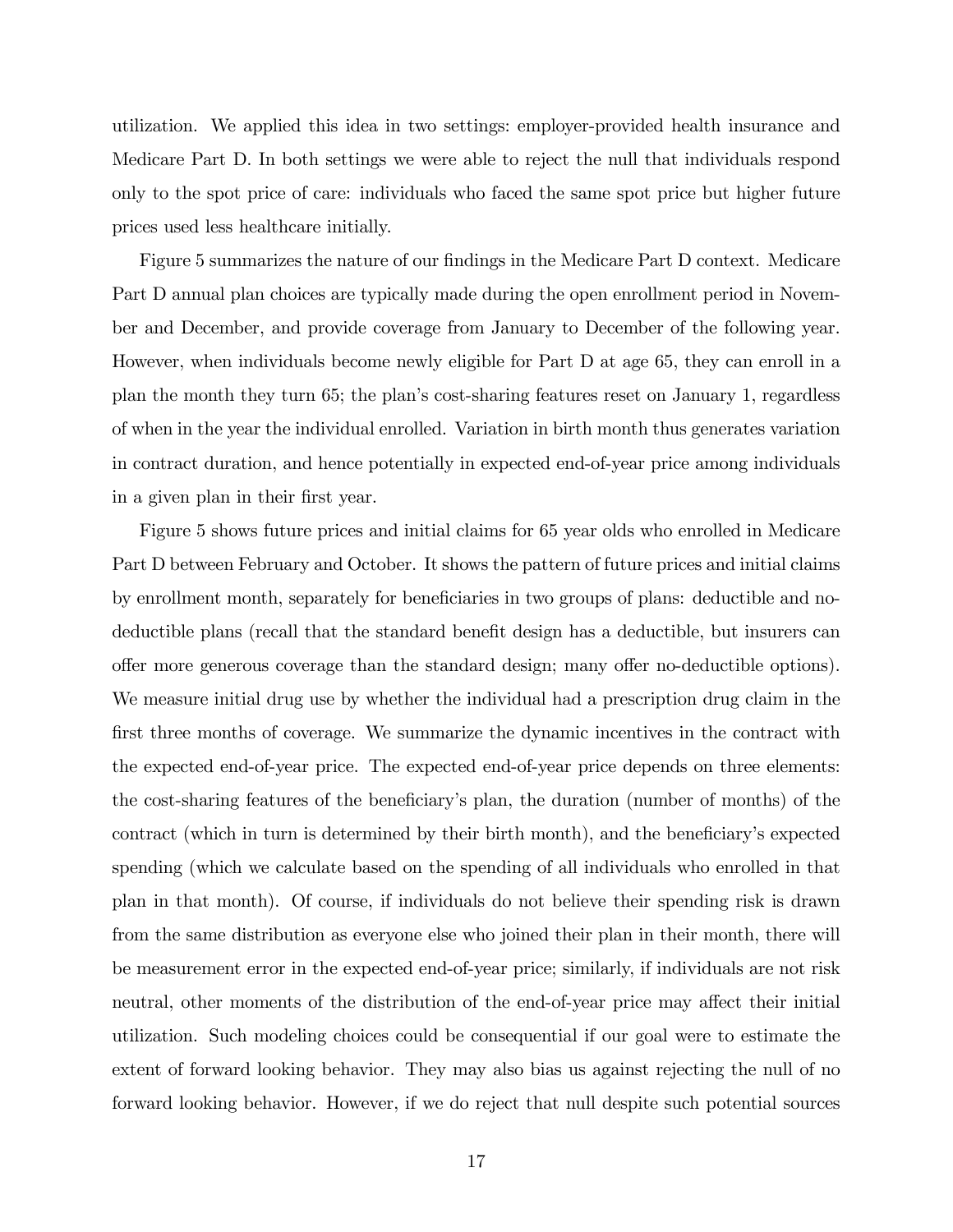of measurement error, it is informative.

The results provide evidence against the null that individuals do not respond to the future price. In the deductible plan, Figure 5 shows that the expected end-of-year price is increasing in the enrollment month; a later enrollment date gives the individual less time to spend past the deductible and into the lower consumer cost-sharing arm. Recall that all individuals in these plans face the same initial spot price of care; what varies is the contract length and thus the expected end-of-year price. In these plans, we see that initial utilization is decreasing with enrollment month. By contrast, in the no-deductible plan, the expected end-of-year price is decreasing with the enrollment month; here, a later enrollment date gives the individual less time to spend past the cost-sharing arm and into the donut hole. In these plans, by contrast, the probability of an initial claim does not appear to vary systematically with the enrollment month. Combined, the contrast suggests that, holding the spot price of care constant, initial healthcare use is decreasing in the expected end-of-year price. In other words, individuals appear to respond to the dynamic incentives.

# 5. Forecasting Healthcare Spending under Counterfactual Contracts

The descriptive results from the last two sections suggest that individuals' decision making regarding healthcare utilization responds to the insurance coverage, and that this response is a§ected by the dynamic incentives associated with the non-linear health insurance contracts commonly offered in the United States. One clear implication of these results is that assuming that the spot price associated with a given medical treatment is the only relevant price is problematic. However, we cannot conclude from this evidence that consumers do not respond at all to the spot price. Indeed, there is evidence to the contrary: Brot-Goldberg et al. (2017) study the introduction of a high-deductible plan (where previously there was no deductible) and present evidence that suggests a response to the spot price as well: predictably sick consumers reduce their spending in response to the deductible, despite the fact that they are likely to end the year outside of the deductible range. They conclude that changes in the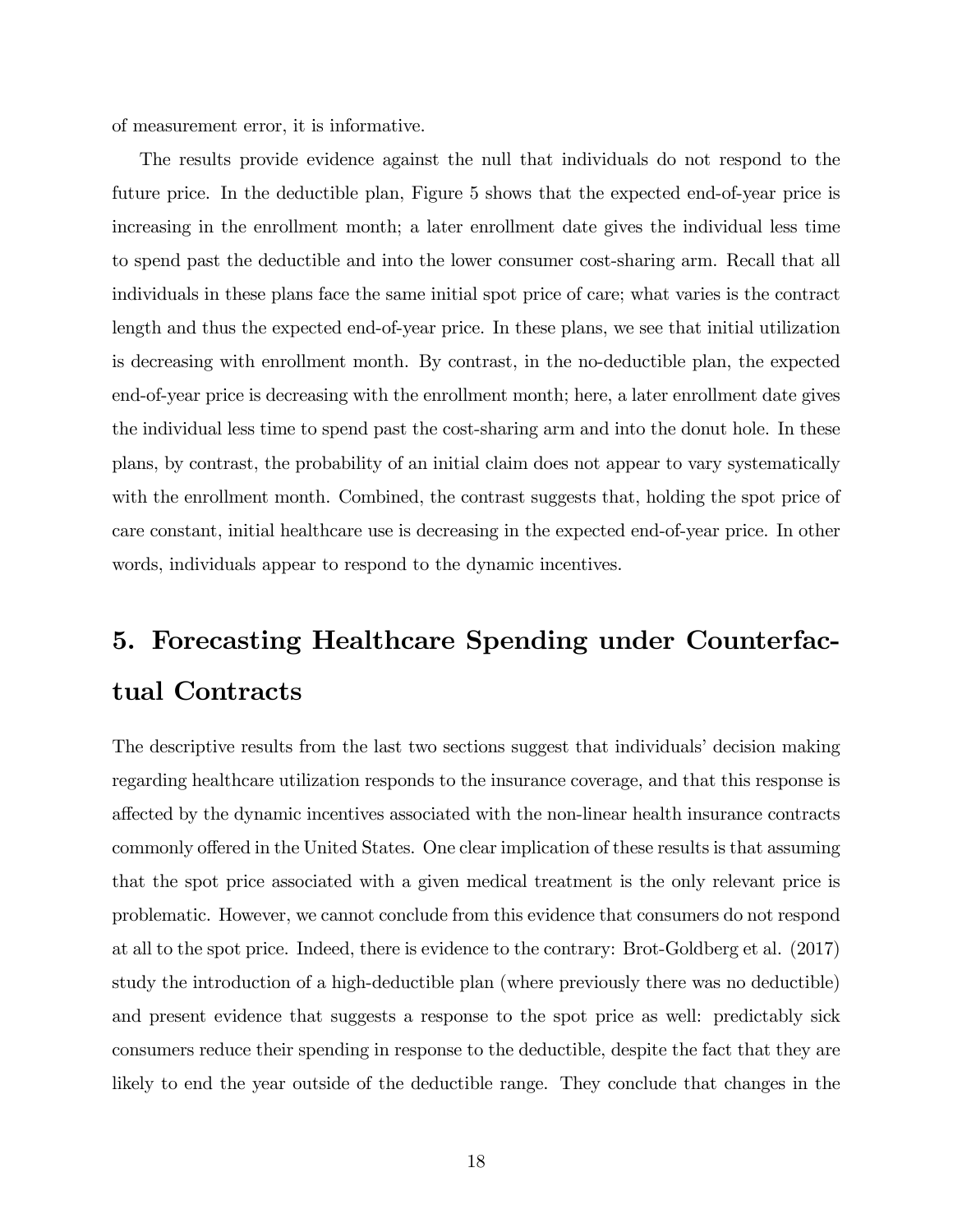spot price  $-$  rather than the future price  $-$  are the primary drivers of the reduced spending they observe when the high deductible is introduced.

When individuals respond to both spot and future prices, summarizing a given contract with a single price is not a sensible option. Therefore, when researchers want to use the experimental (or quasi-experimental) results to provide predictions for spending under other, counterfactual contracts not seen in the data, a more complete behavioral model is needed. We undertook such exercises in two related papers (Einav, Finkelstein and Schrimpf 2015; Einav, Finkelstein and Schrimpf 2017). Our goal was to analyze spending under alternative non-linear Part D contracts, and our motivating point of departure was the bunching at the convex kink created by the donut hole, which we described earlier. We showed that two different  $-$  and in our subjective opinion "reasonable"  $-$  models could both match the observed bunching, but produce fairly different out-of-sample predictions. This underscores the importance of modeling choices in extrapolating out of sample. Ideally, other evidence can be brought to bear to guide model selection.

In our context, we developed two alternative, non-nested models. One natural approach we implement is to adapt the Saez (2010) framework to our context. In this influential paper, Saez (2010) showed how a stylized, static, frictionless model of labor supply can allow for a simple mapping from the observed bunching around convex kinks in the income tax schedule to an estimate of the elasticity of labor supply. In Einav, Finkelstein and Schrimpf (2017) we translated Saezís model of labor supply to a model of prescription drug spending and applied his approach straightforwardly to the Medicare Part D setting. To do so, we assumed that individual i has quasi-linear utility in drug spending  $(m)$  and residual income (y):  $u_i(m, y) = g_i(m) + y$ . We chose a particular functional form for  $g_i(m)$  so as to obtain a constant elasticity form for drug spending as a function of the out-of-pocket price that would be similar to Saezís constant elasticity form for hours of work with respect to the after-tax wage. This allowed us to almost exactly follow his strategy and derive a mapping between the observed extent of bunching around the donut hole and the elasticity of drug spending with respect to the out-of-pocket price. This exercise resulted in an estimated elasticity of drug spending with respect to the out-of-pocket price of about -0.05. Because this is based on the bunching at the kink in annual drug spending, the spot and the future price of care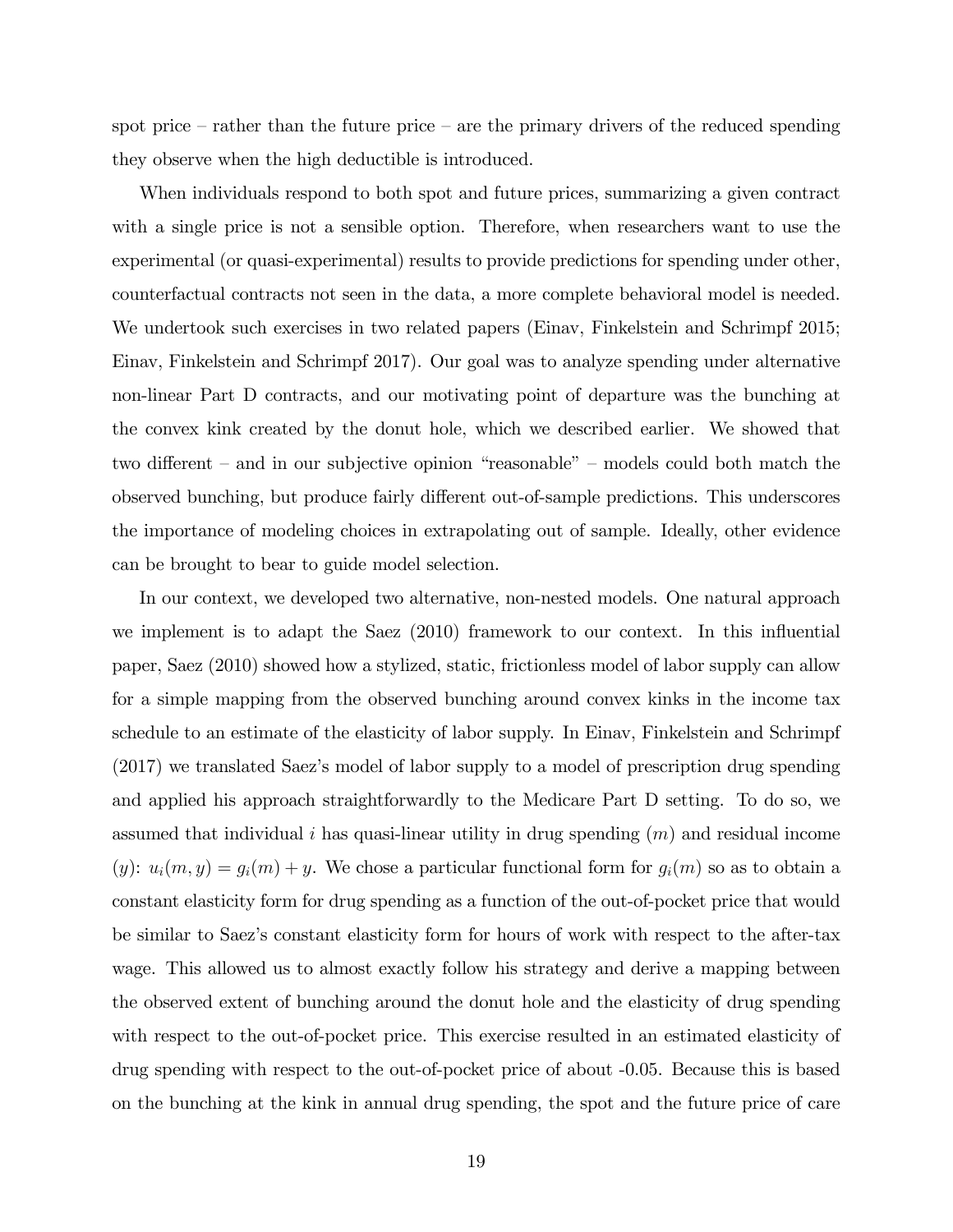are the same for the "bunchers" at the end of the year, which makes this a well-defined object.

Of course, the simplicity of the Saez-style approach comes at the cost of potentially abstracting from a host of real-world features that may be important in a particular context. Our real-world problem is dynamic: individuals make sequential purchase decisions throughout the year as information is revealed, and they make current healthcare utilization decisions facing uncertain future health shocks. The reduced form evidence we discussed in the previous section suggests that individuals do not ignore the future in making such decisions. This reduced form evidence has implications for model selection. In particular, it suggests that a static model - such as our adaptation of Saez (2010) - may miss some important features of the consumer problem.

We therefore also developed a dynamic model of drug use in which a (potentially) forward looking individual facing uncertain future health shocks makes drug purchase decisions (Einav, Finkelstein, and Schrimpf 2015). We modeled weekly drug spending decisions, where each week there is some chance of a health event that could be treated by a prescription; if it occurs, the individual must decide whether or not to Öll the prescription that week. The individual is covered by a non-linear prescription drug insurance contract over 52 weeks. A coverage contract is given by a function, similar to the one depicted in the top panel of Figure 4, that specifies the out-of-pocket amount the individual would be charged for a prescription drug with a given list price given the cumulative out-of-pocket spending up until that point in the coverage period. Optimal behavior can be characterized by a simple finite horizon dynamic problem. The three state variables are the number of weeks left until the end of the coverage period, the total amount spent so far, and a health state, which accounts for potential serial correlation in health.

In this model there are three economic objects. The first is a statistical description of the distribution of health shocks. The second key object is the primitive price elasticity, or ìmoral hazard,î that captures contemporaneous substitution between health and income. The third object captures the extent to which individuals understand and respond to the dynamic incentives associated with the non-linear contract. As discussed in the last section, there is evidence that this response exists. The model allows us to quantify it, and to translate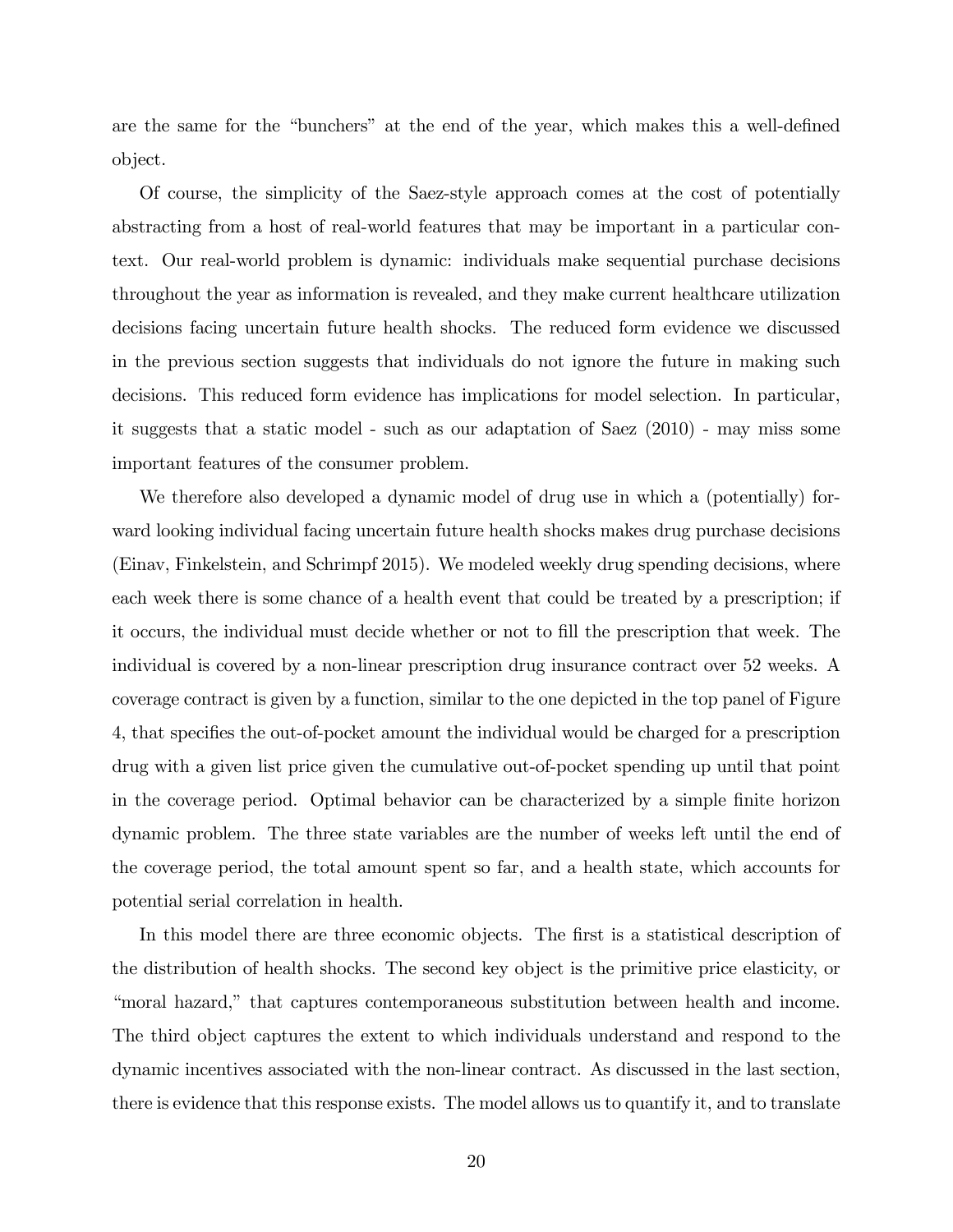it into implications for annual drug spending under alternative - potentially counterfactual - contracts.

We parameterized the model with distributional and functional form assumptions and estimated it using simulated minimum distance. Importantly, one of the moments we fit is the extent of bunching around the donut hole. We then used the estimates to simulate the spending response to a uniform percentage price reduction in all arms of the standard, government-deÖned plan; this yields implied elasticities of about -0.25. This elasticity estimate is five times higher than what the Saez-style static model produced.

Thus, both the static Saez-style model and the dynamic model match, by design, the same observed bunching pattern, but they deliver very different out-of-sample predictions. The appeal of the Saez-style model is the simple and transparent mapping from the descriptive fact to the economic object of interest; relatedly, it can be implemented relatively quickly and easily. The dynamic model is more computationally challenging and time consuming to implement; it also has (despite our best efforts) more of a "black box" relationship between the underlying data objects and the economic objects of interest. However, it can account for potentially important economic forces that the static model abstracts from. In particular, it can account for anticipatory responses by forward looking agents to changes in the future price. The static model imposes that any response to the donut hole is limited to people around the donut hole. In contrast, the dynamic model allows for the possibility that the set of people near the donut hole  $-$  and therefore "at risk" of bunching  $-$  may in fact be endogenously affected by the presence of the donut hole; forward-looking individuals, anticipating the increase in price if they experience a series of negative health shocks, are likely to make purchase decisions that decrease their chance of ending up near the donut hole, even if at that point they are far from reaching it. Indeed, when we considered the implications in the dynamic model of "filling the donut hole" (i.e. providing  $25\%$  coinsurance in the donut hole instead of  $100\%$  coinsurance as scheduled under the Affordable Care Act to occur by 2020), we estimated that about one-quarter of the resultant spending increase came from "anticipatory" responses by individuals whose annual spending prior to this policy change would have been well below the donut hole (Einav, Finkelstein and Schrimpf 2015).

The comparison of the results from the static and dynamic model highlights a broader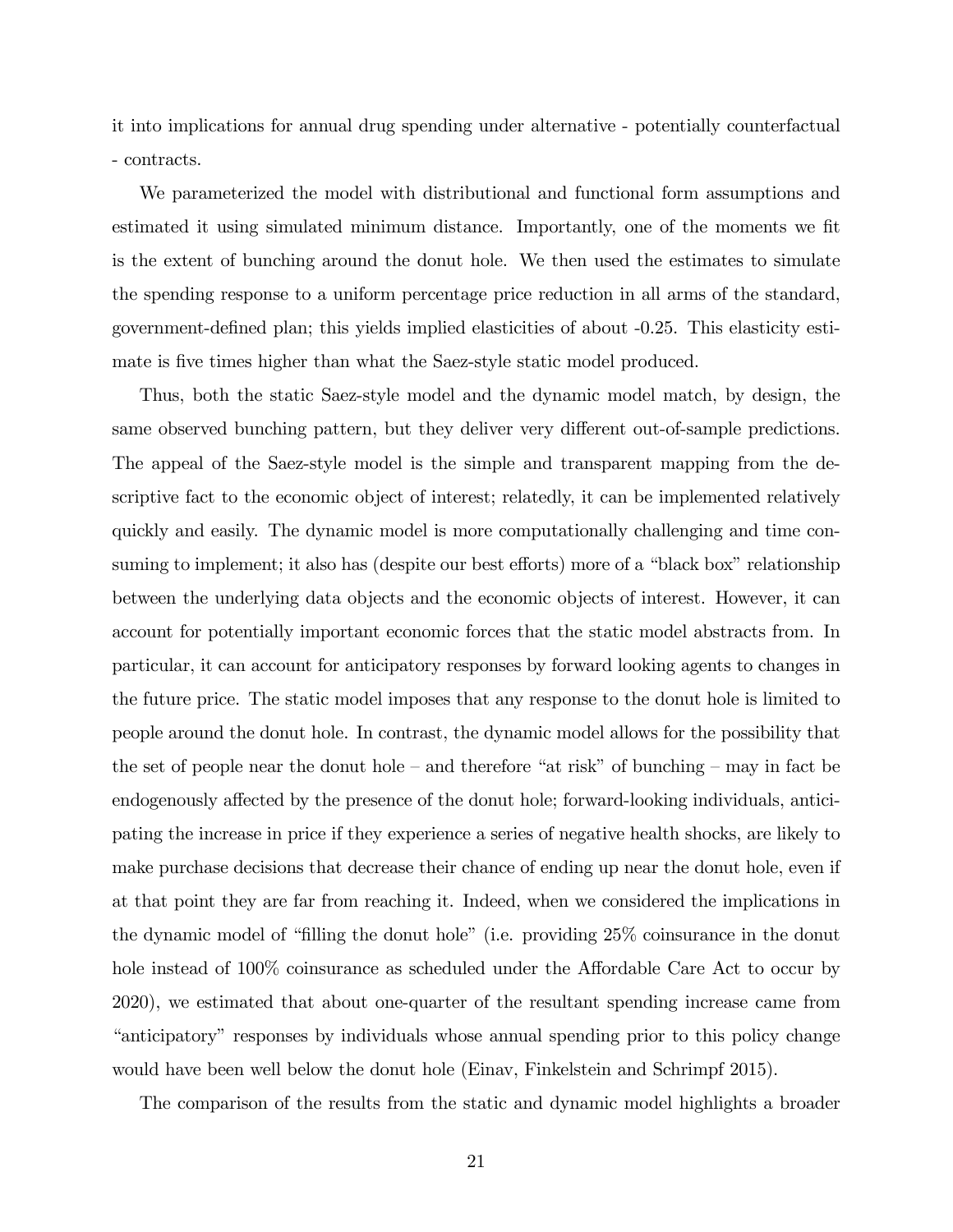point that should be neither novel nor surprising: modeling choices are consequential. In this specific application, we show that an in-sample bunching pattern may be rationalized by different modeling assumptions, and these assumptions can, at least in some contexts, have very different quantitative implications out-of-sample. This issue is not unique to the bunching literature. The phenomenon is more general. For example, our discussion of the results of the RAND Health Insurance Experiment above illustrated that the assumptions made in translating the experimental treatment effects into economic objects that could be applied out of sample were also consequential.

More generally, the bunching literature following Saez (2010) is one specific application of the influential "sufficient statistics" literature popularized by Chetty  $(2009)$  – which attempts to use simple models to directly and transparently map reduced form parameters into economic primitives. Our analysis illustrates that two different models can map the same reduced form object into very different out-of-sample predictions. Sufficient statistics, in other words, are sufficient conditional on the model (or set of models). This is an obvious point, made clearly by Chetty (2009), but sometimes forgotten in applications and interpretations.

## 6. Conclusions

The title (and purpose) of our paper is to discuss both "what we know" and "how we know it." The research on moral hazard effects of health insurance that we described (hopefully) illustrates the claim we made at the outset: "reduced form" and "structural" work have their different strengths and limitations, and are most powerful when used in tandem (within or across papers) to answer a given question or a related set of questions.

The reduced form evidence tells us unambiguously that health insurance increases health care utilization and spending. Moral hazard, in other words, irrefutably exists. The overwhelming, compelling evidence on this point  $-$  from several randomized evaluations as well as countless, well-crafted quasi-experimental studies  $-$  should give any informed reader considerable pause when they hear claims to the contrary. Consider the rhetorical debate we started with over whether moral hazard exists (e.g. Gladwell 2005) and if so whether it might be of the opposite sign. These qualitative hypotheses are powerfully rejected by the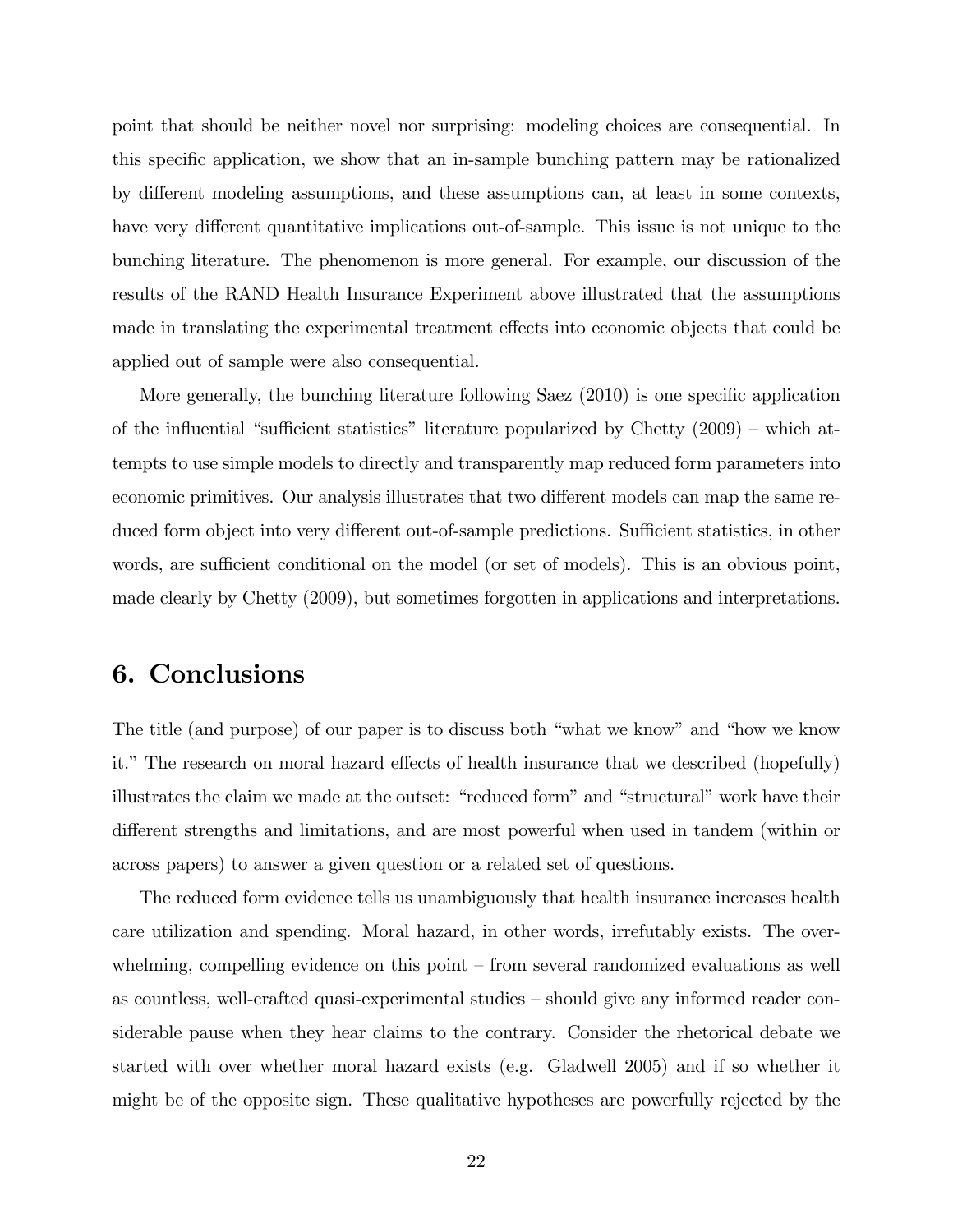reduced form evidence. This is a particular illustration of a broader point: when the debate is about sharp nulls, or qualitative signs, credible reduced form studies, which often rely on fewer modeling assumptions, are very powerful in convincingly distinguishing between competing hypotheses.

Reduced form evidence can also be valuable for retrospective analysis when an existing policy of interest is captured by the reduced form variation. If one is interested in the question: what happened when Oregon expanded Medicaid coverage in 2008, there is no better way to answer that than with the results of the lotteried expansion. Likewise, historical interest in the impact of the original introduction of Medicare can be well-served by reduced form analyses of the impact of that introduction (Finkelstein 2007; Finkelstein and McKnight 2008).

One might also be tempted to use reduced form results for prospective analyses of policies that are "close enough" to the reduced form variation. Here, however, it becomes challenging without additional theory and evidence to know what dimensions of the setting are important and how to judge "closeness" in those dimensions. For example, the low-income, able boded uninsured adults covered by Medicaid through the 2008 Oregon Health Insurance Experiment are a very similar population to the low-income able boded uninsured adults covered by the 2014 Medicaid expansions under the Affordable Care Act; indeed, the only obvious difference is that in Oregon eligibility required the individual to be below  $100\%$  of the federal poverty line while the state Medicaid expansions reached to 138% of the federal poverty line. Yet a host of factors could produce differential short-run impacts of Medicaid in Oregon and in these other expansions. The most obvious is that the demographics of low income adults and the nature of the healthcare system (including the healthcare safety net) differs across the country. One could perhaps shed some light on this (power permitting) through heterogeneity analysis in the Oregon experiment across types of people and places. Other observable differences  $-$  such as in the macro economy  $-$  would be harder to address. More subtle conceptual differences would require more thought and modeling. For example, the partial equilibrium impacts of covering a small number of people in Oregon might differ from the general equilibrium effects of a market-wide expansion in insurance coverage under the ACA (Finkelstein 2007). The impact of health insurance for individuals who voluntarily sign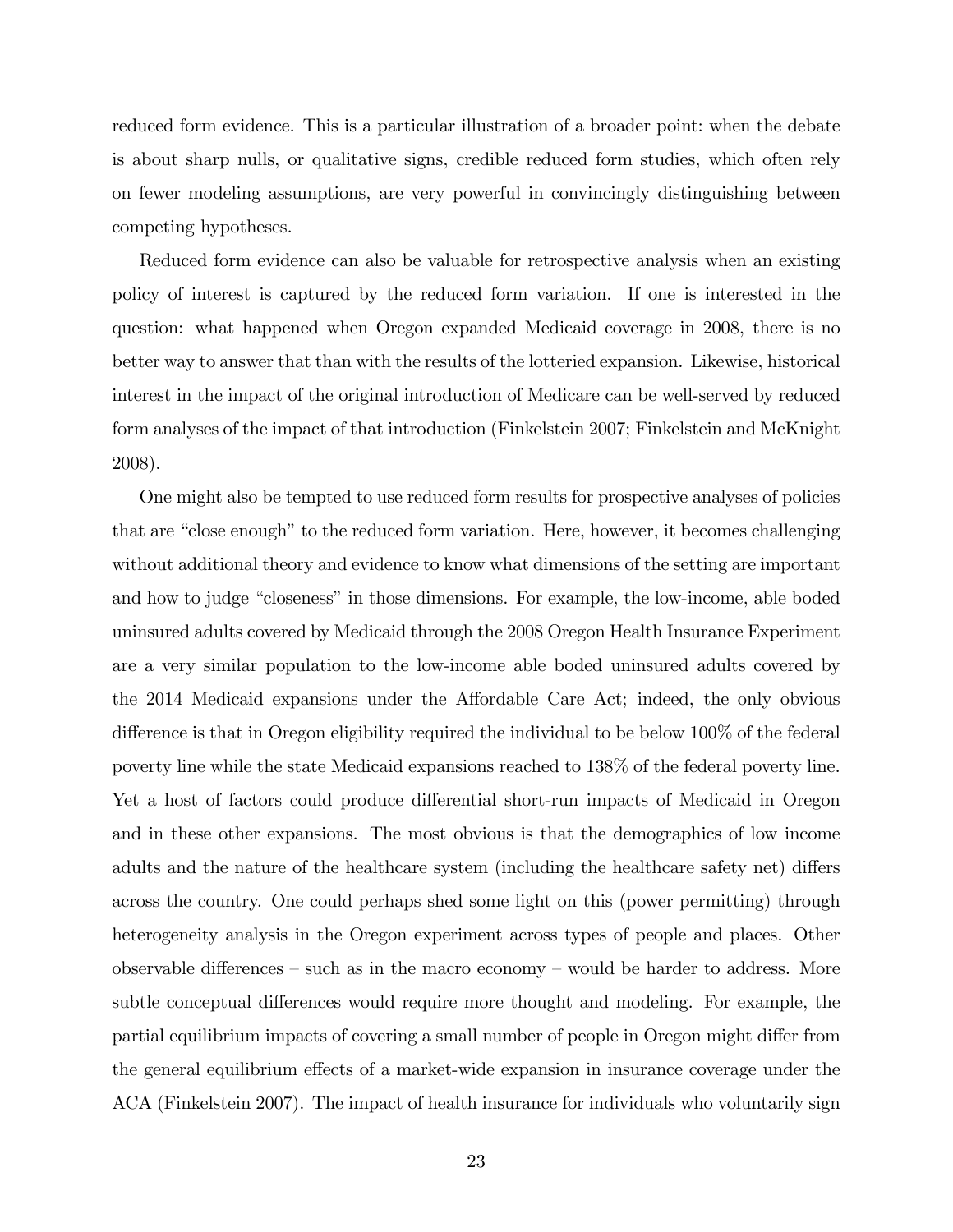up for the lottery may well be different than the impact when, as in the ACA, insurance coverage is mandatory (Finkelstein et al. 2012; Einav et al. 2013).

The limitations of prospective policy analysis with reduced form evidence points to the need for economic modeling. More broadly, whenever we want to study the impact of something not observed in the data, we need a model to extrapolate from reduced form estimates to the setting of interest. The results from the RAND Health Insurance Experiment that we described illustrated this point. The RAND experiment delivers causal estimates of the spending impact of the particular health insurance contracts included in the experiment. The literature has since extrapolated from these plan fixed effects to forecast the spending effects of alternative contracts not observed in the data, such as high-deductible plans. As we have seen, the modeling choices made in such extrapolations are quite consequential for the translation of the reduced form estimates into spending forecasts. Since ad hoc choices of how to extrapolate from reduced form estimates to contracts not observed in the data can yield very different results, this suggests the value of more formal modeling in which one specifies and estimates a model of primitives that govern how an individual's medical care utilization responds to the entire non-linear budget set contracted by the health insurance contract.

This is a non-trivial exercise. It requires, among other things, estimating the individual's beliefs about the arrival rate of medical shocks over the year, her discount rate of future events, and her willingness to trade off health and medical utilization against other consumption. Naturally, as we illustrated, the modeling choices themselves will be consequential, even when they can match the reduced form facts. Here, the reduced form evidence that individuals are at least partly forward looking can motivate the use of a dynamic model.

We thus see great complementarity between the reduced form analysis and economic modeling in ways that our examples have hopefully illustrated. Economic models allow us to get more bang for our reduced form buck – analyzing, for example, not just whether the current Part D contracts affect drug spending but forecasting what that spending would be like under alternative policies. In turn, reduced form evidence allows us to focus our questions  $-$  it's useful to verify that moral hazard exists before trying to model it  $-$  and make more informed modeling choices.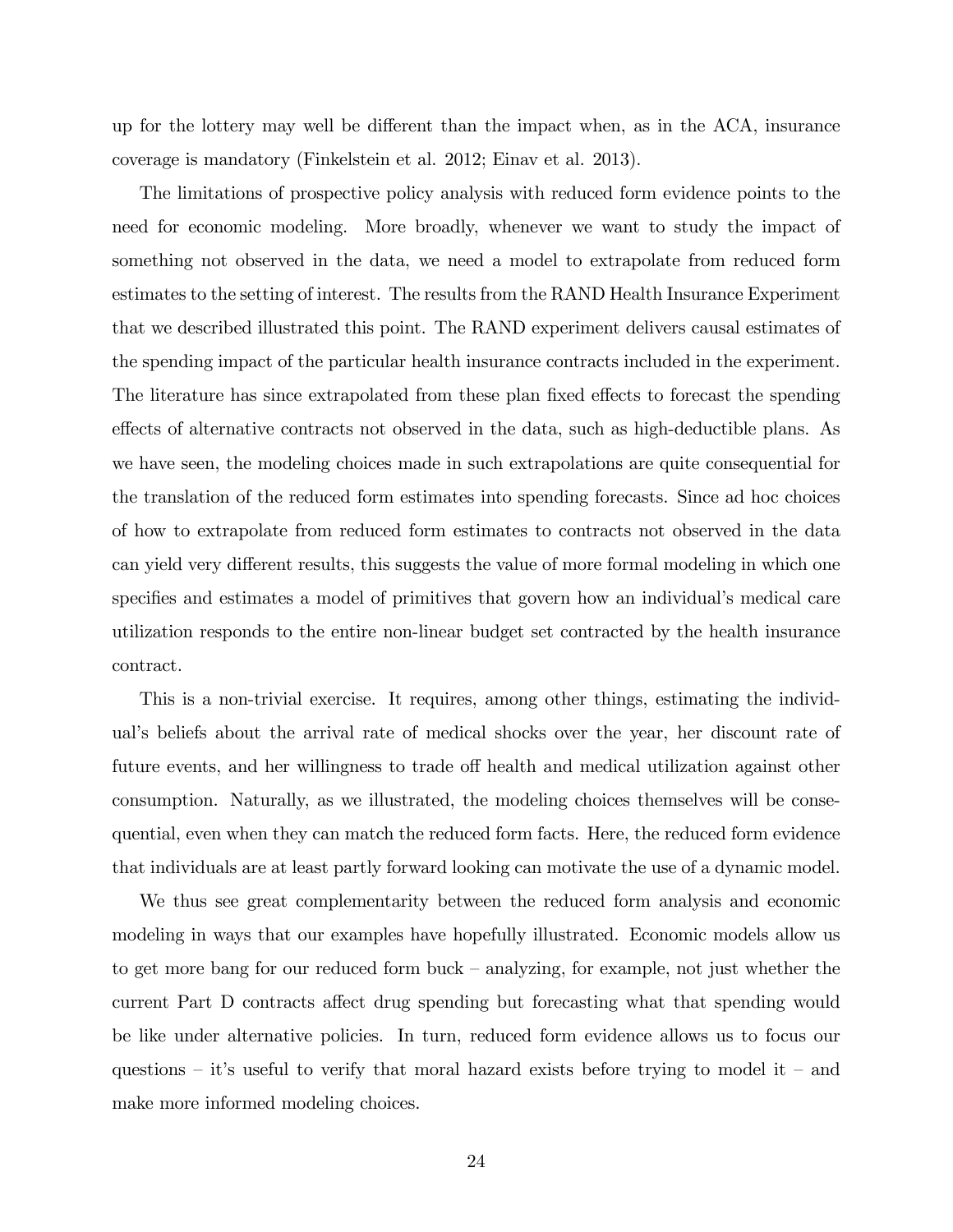Naturally this basic point applies more broadly than our narrow context of moral hazard effects of health insurance. One closely-related, and understudied application is to the behavioral response of healthcare *providers* to the financial incentives embodied in healthcare contracts. As we noted earlier, healthcare spending is extremely right skewed  $-$  about 5 percent of the population accounts for about 50 percent of healthcare expenditures (Cohen and Yu, 2012). Therefore most healthcare spending is accounted for by individuals who have spent past their deductible and co-insurance arms and face little, if any, cost-sharing requirements. For affecting the aggregate level of healthcare spending, therefore, focusing on provider rather than consumer financial incentives may be more fruitful.

The impact of provider incentives in health insurance has, to date, received comparatively less empirical attention than the impact of consumer incentives. There is hope, however, that this may be changing. For example, Clemens and Gottlieb (2014) provide quasi-experimental estimates of how quantity and nature of healthcare supplied by physicians responds to changes in their reimbursement rate for that care. Eliason et al. (2016) and Einav, Finkelstein and Mahoney (2017) provide evidence that hospitals' decisions of when to discharge patients tend to "bunch" on and shortly after the length of stay that provides the hospital with a large jump in payments; they then interpret this provider response through the lens of an economic model that allows for assessments of behavior under counterfactual payment schedules. The empirical approaches we discussed here in the context of consumer incentives - and the strong complementarity across them - have natural application to provider incentives.

It's a great time to be an empirical economist. We have a rich tradition of economic modeling and structural estimation to draw upon. And we are the beneficiaries of an improved (and improving!) reduced form toolkit for identifying causal effects (Angrist and Pischke 2010). Both can be applied to the large, and rich administrative data sets that researchers are increasingly accessing. By combining these approaches  $\overline{\phantom{a}}$  – within and across papers  $\overline{\phantom{a}}$  – our production possibility frontier will expand even further.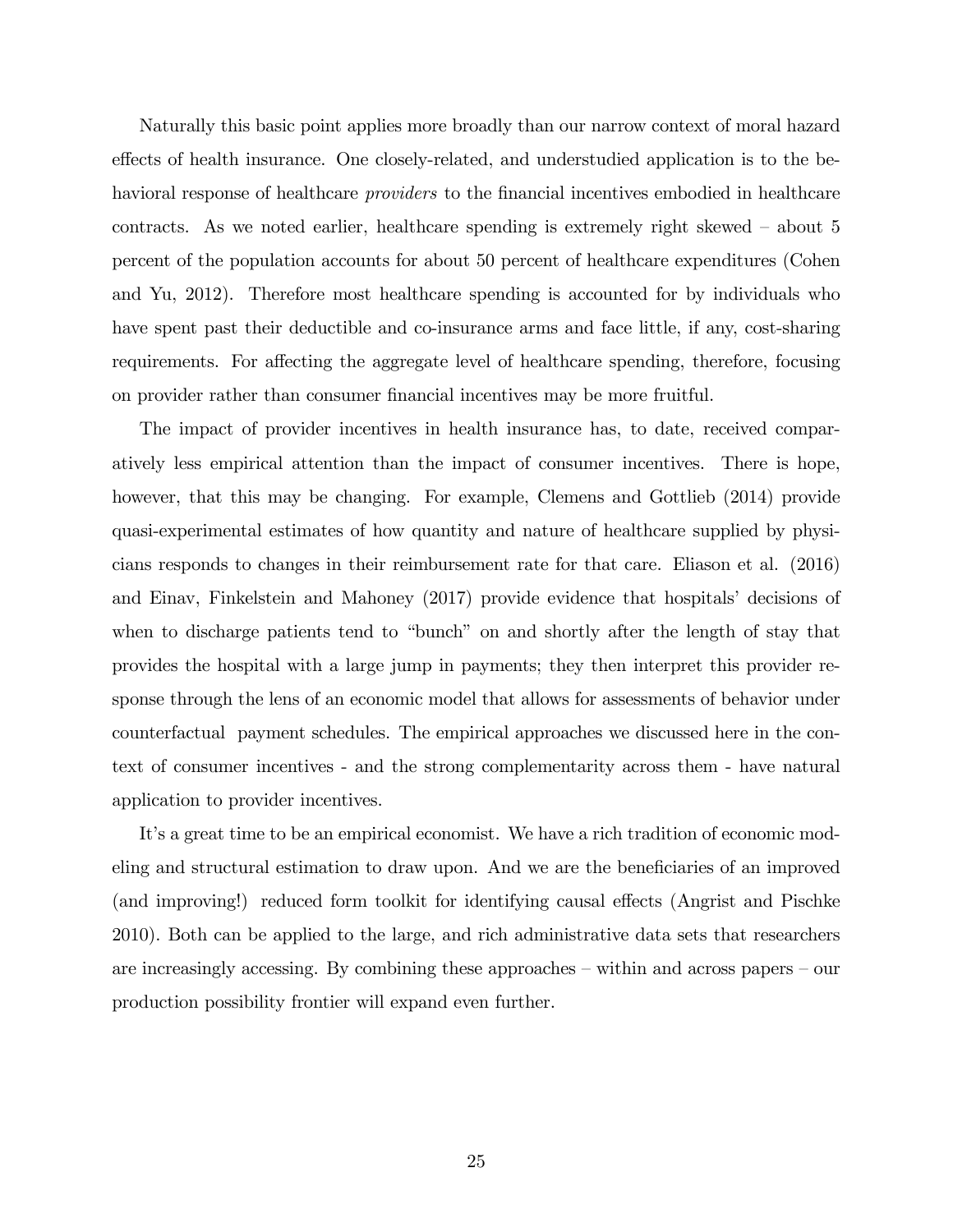#### References

- Akerlof, George (1970). "The Market for 'Lemons': Quality Uncertainty and the Market Mechanism." Quarterly Journal of Economics,  $84(3)$ ,  $488-500$ .
- Angrist, Joshua D., and Jorn-Steffen Pischke (2010). "The Credibility Revolution in Empirical Economics: How Better Research Design is Taking the Con out of Econometrics." Journal of Economic Perspectives, 24(2), 3-30.
- Aron-Dine, Aviva, Liran Einav, and Amy Finkelstein (2013). "The RAND Health Insurance Experiment, Three Decades Later." Journal of Economic Perspectives, 27(1), 197-222.
- Aron-Dine, Aviva, Liran Einav, Amy Finkelstein, and Mark Cullen (2015). "Moral Hazard in Health Insurance: Do Dynamic Incentives Matter?" Review of Economics and Statistics, 97(4), 725-741.
- Arrow, Kenneth J. (1963). "Uncertainty and The Welfare Economics of Medical Care." American Economic Review, 53(5), 941-973.
- Baicker, Katherine, Sarah Taubman, Heidi Allen, Mira Bernstein, Jonathan Gruber, Joseph P. Newhouse, Eric C. Schneider, Bill Wright, Alan M. Zaslabsky, and Amy Finkelstein  $(2013)$ . "The Oregon experiment - effects of Medicaid on clinical outcomes." New England Journal of Medicine, 386(18), 1713-1722.
- Baicker, Katherine, Amy Finkelstein, Jae Song, and Sarah Taubman (2014). "The Impact of Medicaid on Labor Market Activity and Program Participation: Evidence from the Oregon Health Insurance Experiment." American Economic Review Papers and Proceedings, 104(5), 322-328.
- Beck M (2014). "Medicaid expansion drives up visits to ER." Wall Street Journal, January 3.
- Brot-Goldberg, Zarek C., Amitabh Chandra, Benjamin R. Handel, and Jonathan T. Kolstad  $(2017)$ . "What Does a Deductible Do? The Impact of Cost-Sharing on Health Care Prices, Quantities, and Spending Dynamics." Quarterly Journal of Economics, 132(3), 1261-1318.
- Buchanan, Joan L., Emmett B. Keeler, John E. Rolph, and Martin R. Holmer (1991). "Simulating Health Expenditures under Alternative Insurance Plans." Management Science, 37(9): 1067-1090.
- Clemens, Jeffrey, and Joshua D. Gottlieb (2014). "Do Physicians' Financial Incentives Affect Medical Treatment and Patient Health?" American Economic Review, 104(4), 1320-1349.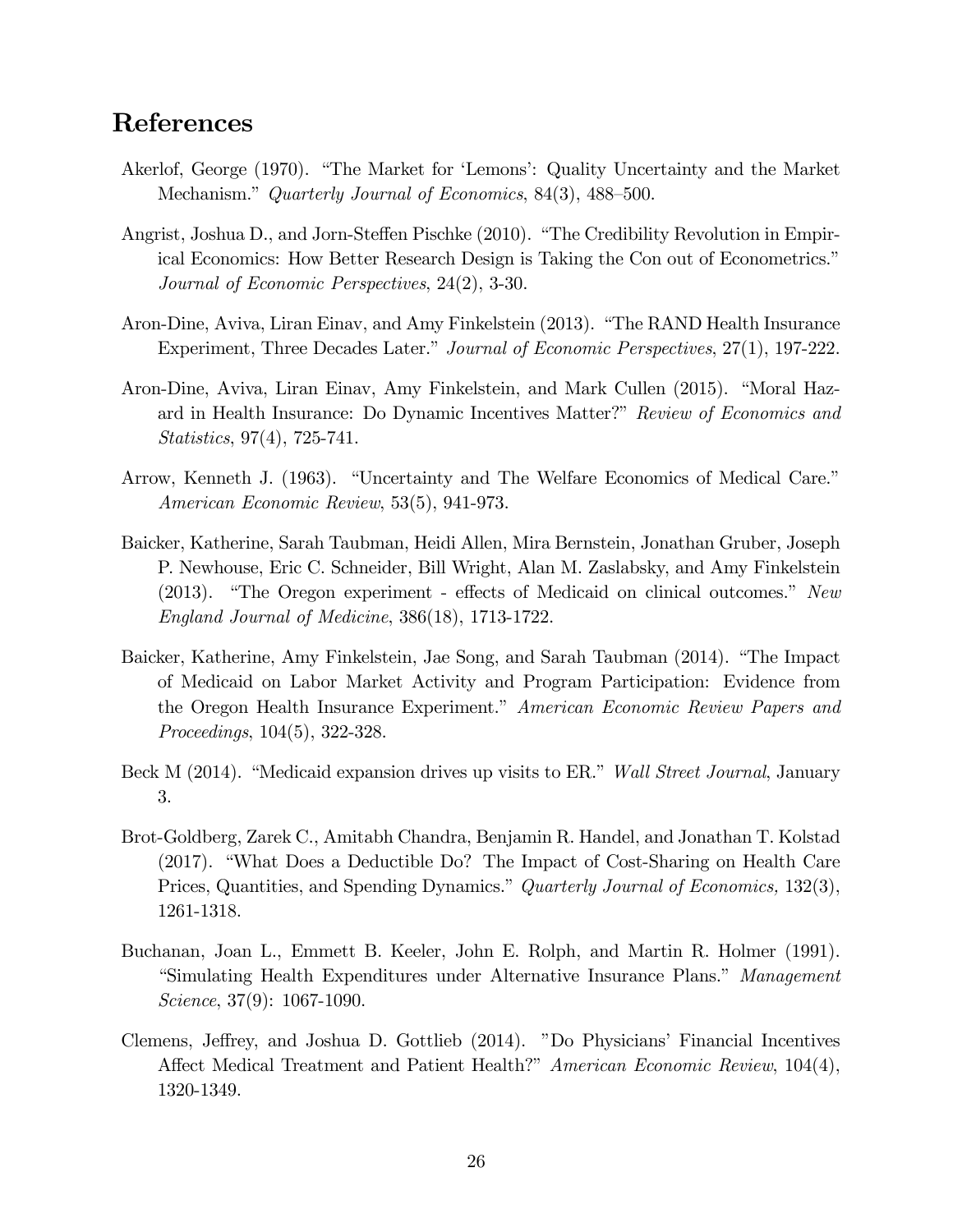- Cohen S, and Yu W  $(2012)$ . "The Concentration and Persistence in the Level of Health Expenditures over Time: Estimates for the U.S. Population,  $2008-2009$ .<sup>n</sup> Statistical Brief #354. January. Agency for Healthcare Research and Quality, Rockville, MD.
- Cogan, John F., R. Glenn Hubbard, and Daniel P. Kessler (2005). Healthy, Wealthy, and Wise: Five Steps to a Better Healthcare System. 1st ed. Washington, DC: AEI Press.
- Chetty, Raj (2009). "Sufficient Statistics for Welfare Analysis: A Bridge Between Structural and Reduced-Form Methods." Annual Review of Economics, 1, 451-488.
- Cutler, David M. (1995). "Technology, Health Costs, and the NIH." Paper prepared for the National Institutes of Health Economics Roundtable on Biomedical Research. http:// www.economics.harvard.edu/Öles/faculty/13 \_Technology,%20Health%20Costs%20and%20 the%20NIH.pdf.
- Cutler, David M., and Richard J. Zeckhauser (2000). "The Anatomy of Health Insurance." In Handbook of Health Economics, edited by A. J. Culyer and J. P. Newhouse, volume 1, 563-643. Amsterdam: Elsevier.
- Duggan, Mark, Patrick Healy, and Fiona Scott Morton (2008). "Providing Prescription Drug Coverage to the Elderly: America's Experiment with Medicare Part D." Journal of Economic Perspectives, 22(4), 69-92.
- Dudiak, Z. "Pittsburgh area legislators react to governor's budget proposals, " (2013); http://foresthills-regentsquare.patch.com/groups/politics-and-elections/p/pittsburgh-arealegislators-react-to-governor-s-budge5c772c0e4b.
- Ehrlich, Isaac, and Gary S. Becker (1972). "Market insurance, self-insurance, and selfprotection." Journal of Political Economy,  $80(4)$ , 623-648.
- Eichner, Matthew J. (1997). "Medical Expenditures and Major Risk Health Insurance." PhD Dissertation, Chapter 1, MIT.
- Eichner, Matthew J. (1998). "The Demand for Medical Care: What People Pay Does Matter." American Economic Review Papers and Proceedings, 88(2), 117-121.
- Einav, Liran, and Amy Finkelstein (2011). "Selection in Insurance Markets: Theory and Evidence in Pictures." Journal of Economic Perspectives 25(1): 115-138.
- Einav, Liran, Amy Finkelstein, Steven P. Ryan, Paul Schrimpf, and Mark R. Cullen (2013). "Selection on moral hazard in health insurance." American Economic Review,  $103(1)$ , 178-219.
- Einav, Liran, Amy Finkelstein, and Paul Schrimpf (2015). "The Response of Drug Expenditure to Nonlinear Contract Design: Evidence from Medicare Part D.<sup>n</sup> Quarterly Journal of Economics, 130(2), 841-899.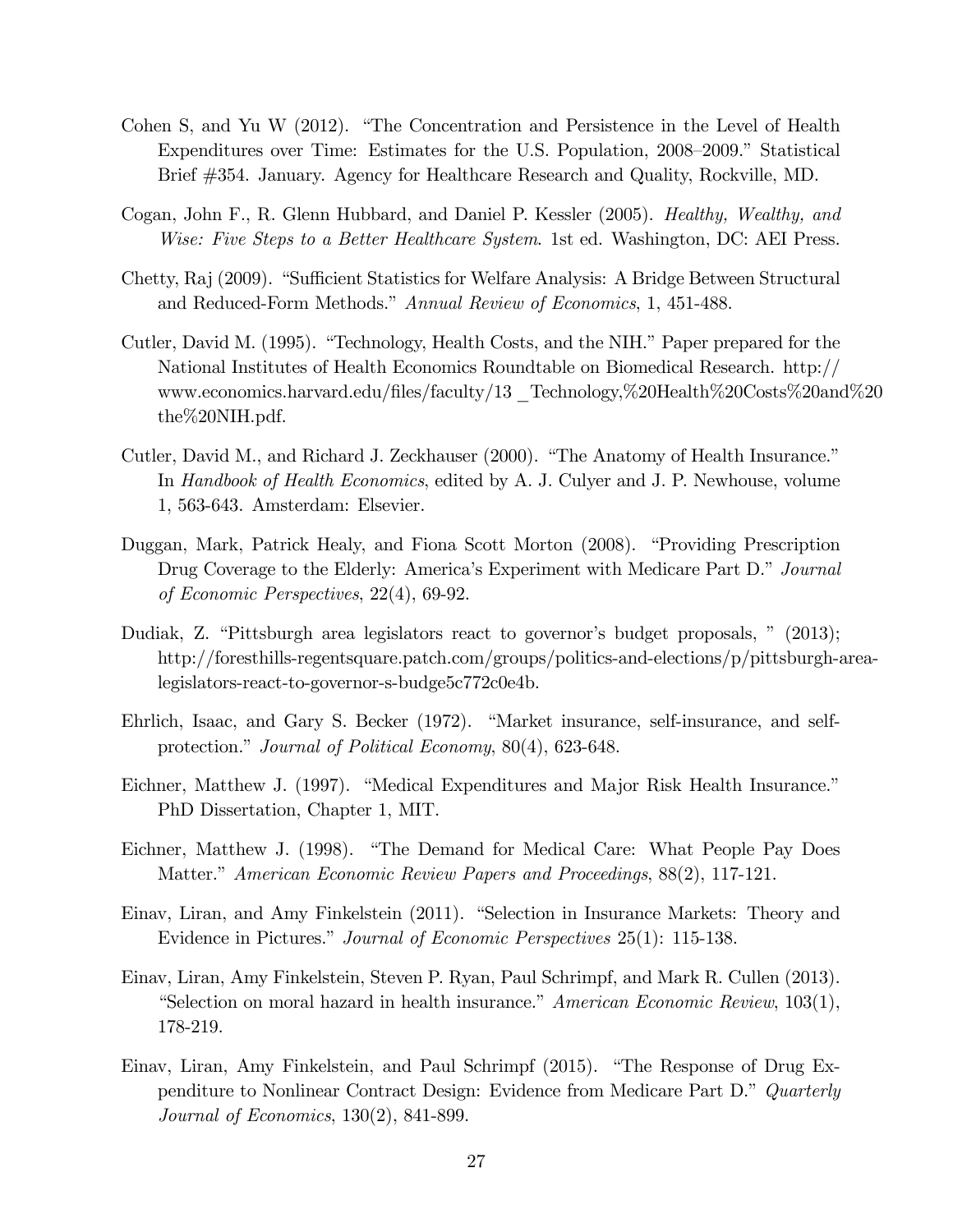- Einav, Liran, Amy Finkelstein, and Paul Schrimpf (2017). "Bunching at the kink: implications for spending responses to health insurance contracts.î Journal of Public Economics, 146, 27-40.
- Einav, Liran, Amy Finkelstein, and Neale Mahoney (2017). "Provider Incentives and Healthcare Costs: Evidence from Long-Term Care Hospitals." NBER Working Paper No. 23100.
- Einav, Liran, and Jonathan Levin (2010). "Empirical Industrial Organization: A Progress Report." Journal of Economic Perspectives, 24(2), 145-162.
- Eliason, Paul J., Paul L. E. Grieco, Ryan C. McDevitt, and James W. Roberts (2016). **Example 2** Strategic Patient Discharge: The Case of Long-Term Care Hospitals." NBER Working Paper No. 22598.
- Feldstein, Martin (1973). "The Welfare Loss of Excess Health Insurance." Journal of Political Economy, 81(2), 251-280.
- Finkelstein, Amy (2007). "The Aggregate Effects of Health Insurance: Evidence from the Introduction of Medicare." Quarterly Journal of Economics,  $122(1)$ , 1-37.
- Finkelstein, Amy, and Robin McKnight (2008). "What did Medicare do? The initial impact of Medicare on mortality and out of pocket spending." Journal of Public Economics, 92(7), 1644-1668.
- Finkelstein, Amy, Sarah Taubman, Bill Wright, Mira Bernstein, Jonathan Gruber, Joseph E. Newhouse, Heidi Allen, and Katherine Baicker (2012). "The Oregon Health Insurance Experiment: evidence from the first year." Quarterly Journal of Economics, 127(3), 1057-1106.
- Finkelstein, Amy N., Sarah L. Taubman, Heidi L. Allen, Bill J. Wright, and Katherine Baicker (2016). "Effect of Medicaid Coverage on ED Use - Further Evidence from Oregon's Experiment." New England Journal of Medicine, 375(16), 1505-1507.
- Gladwell, Malcolm (2005). "The Moral-Hazard Myth." New Yorker, August 29.
- Heckman James J. (2010). "Building Bridges between Structural and Program Evaluation Approaches to Evaluating Policy." Journal of Economic Literature, 48(2), 356-398.
- Heintzman John, Rachel Gold, Steffani R. Bailey, and Jennifer E. DeVoe (2014). The Oregon experiment re-examined: the need to bolster primary care. BMJ, 349.
- Holmstrom, Bengt (1979). "Moral Hazard and Observability." Bell Journal of Economics, 10(1), 74-91.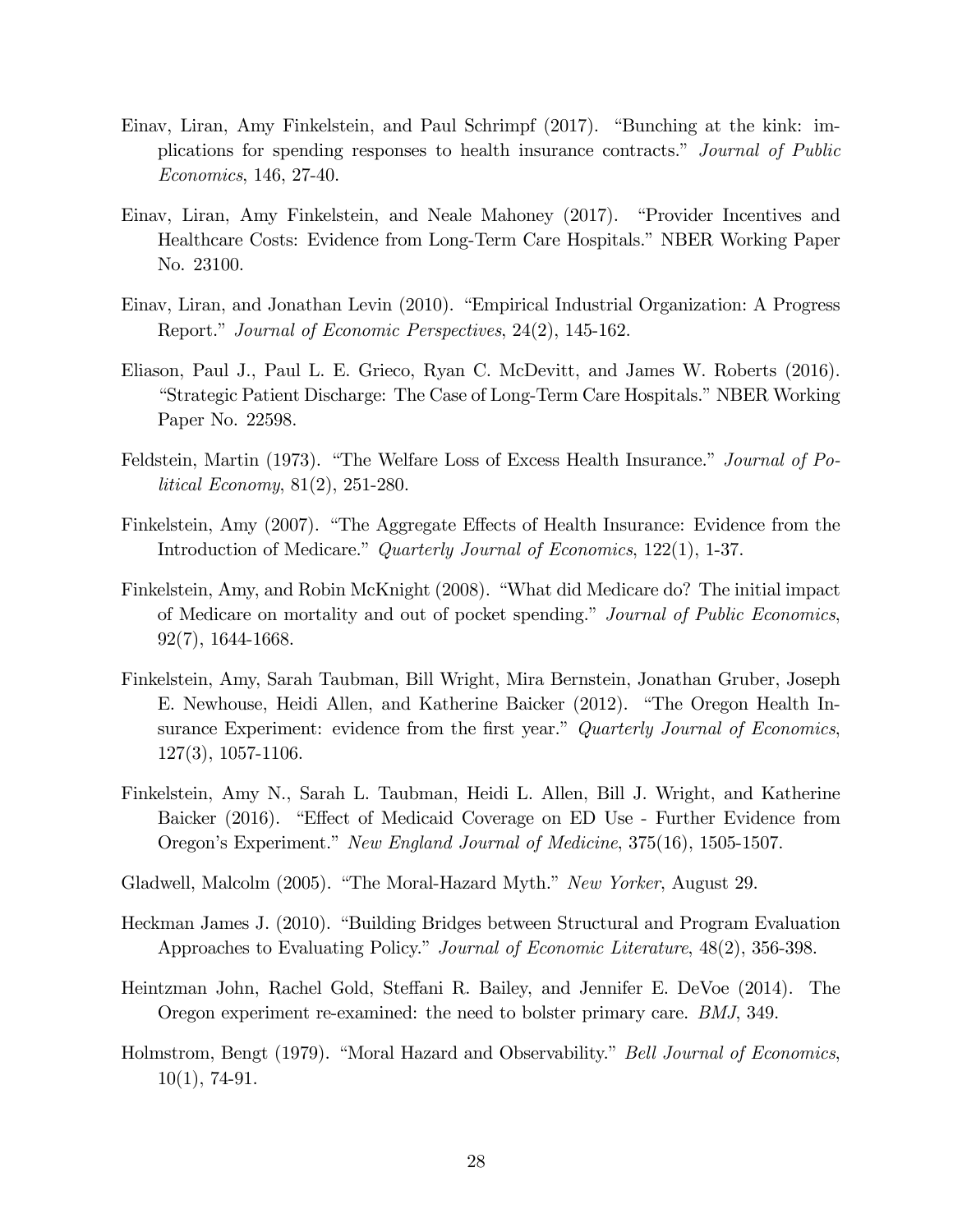- Imbens, Guido W., and Joshua D. Angrist (1994). "Identification and Estimation of Local Average Treatment Effects"  $Econometrica$ , 62(2), 467-475.
- J-PAL (2014). "Insuring the Uninsured." https://www.povertyactionlab.org/sites/default/files/ publications/Insuring\_the\_Uninsured.pdf.
- Keeler, Emmett B., and John E. Rolph (1988). "The Demand for Episodes of Treatment in the Health Insurance Experiment." Journal of Health Economics,  $7(4)$ , 337-367.
- Keeler, Emmet B., Jesse D. Malkin, Dana P. Goldman, and Joan L. Buchanan (1996). "Can Medical Savings Accounts for the Nonelderly Reduce Health Care Costs?" " Jounral of American Medical Association, 275(21), 1666-1671.
- King, Gary, Emmanuela Gakidou, Kosuke Imai, Jason Lakin, Ryan T. Moore, Clayton Nall, Nirmala Ravishankar, Manett Vargas, Martha María Téllez-Rojo, Juan Eugenio Hernández-Ávila, Mauricio Hernández-Ávila, and Hector Hernández Llamas (2009). ìPublic Policy for the Poor? A randomised assessment of the Mexican universal health insurance programme," The Lancet,  $9673(373)$ , 1447-1454.
- Kleven, Henrik (2016). "Bunching." Annual Review of Economics, 8, 435-464.
- Kowalski, Amanda E. (2016). "Censored Quantile Instrumental Variable Estimates of the Price Elasticity of Expenditure on Medical Care." Journal of Business and Economic Statistics, 34(1), 107-117.
- Manning, Willard G., Joseph P. Newhouse, Naihua Duan, Emmett B. Keeler, and Arleen Leibowitz(1987). "Health Insurance and the Demand for Medical Care: Evidence from a Randomized Experiment." American Economic Review,  $77(3)$ ,  $251-77$ .
- Nevo, Aviv, and Michael D. Whinston (2010). "Taking the Dogma Out of Econometrics: Structural Modeling and Credible Inference." Journal of Economic Perspectives, 24(2), 69-82.
- Newhouse, Joseph P (1992). "Medical Care Costs: How Much Welfare Loss?" *Journal of* Economic Perspectives, 6(3), 3-21.
- Newhouse, Joseph P. (1993). Free for All? Lessons from the RAND Health Insurance Experiment. Harvard University Press: Cambridge, MA.
- Newhouse, Joseph P. (1996). "Reimbursing Health Plans and Health Providers: Efficiency in Production versus Selection."
- Palm-Houser, S. "Governor Kasich includes Medicaid expansion in proposed Ohio budget"(2013); www.examiner.com/article/governor-kasich-includes-medicaid-expansionproposed-ohio-budget.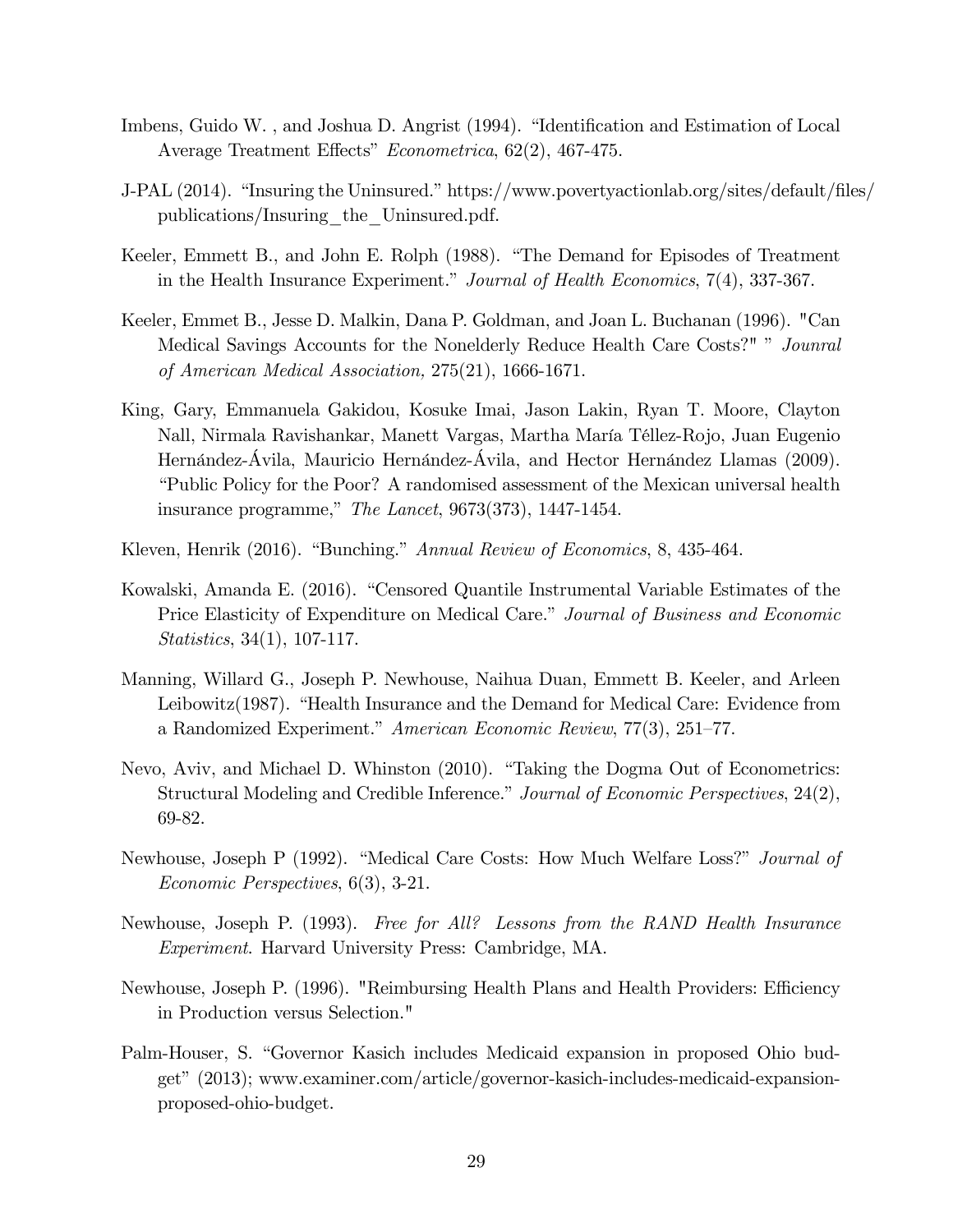- Pauly, Mark V. (1968). "The Economics of Moral Hazard: Comment." American Economic Review, 58(3), 531-537.
- Rothschild, Michael, and Joseph E. Stiglitz (1976). "Equilibrium in Competitive Insurance Markets: An Essay on the Economics of Imperfect Information." Quarterly Journal of Economics, 90(4), 629-649.
- Saez, Emmanuel (2010). "Do Taxpayers Bunch at Kink Points?" American Economic Journals: Economic Policy, 2(3), 180-212.
- Snyder, R. "Facts about Medicaid expansion: Improving care, saving money" (2013); www.michigan.gov/documents/snyder/Medicaid\_expansion\_-\_factsheet\_ final\_2-6-13\_410658\_7.pdf.
- Spenkuch, Jorg L. (2012). "Moral Hazard and Selection among the Poor: Evidence from a Randomized Experiment." Journal of Health Economics, 31, 72-85.
- Taubman, Sarah L., Heidi L. Allen, Bill J. Wright, Katherine Baicker, and Amy N. Finkelstein (2014). "Medicaid Increases Emergency Department Use: Evidence from Oregon's Health Insurance Experiment."  $Science$ , 343(6168), 263-268.
- Tavernise S. (2014) "Emergency visits seen increasing with health law." New York Times, January 2.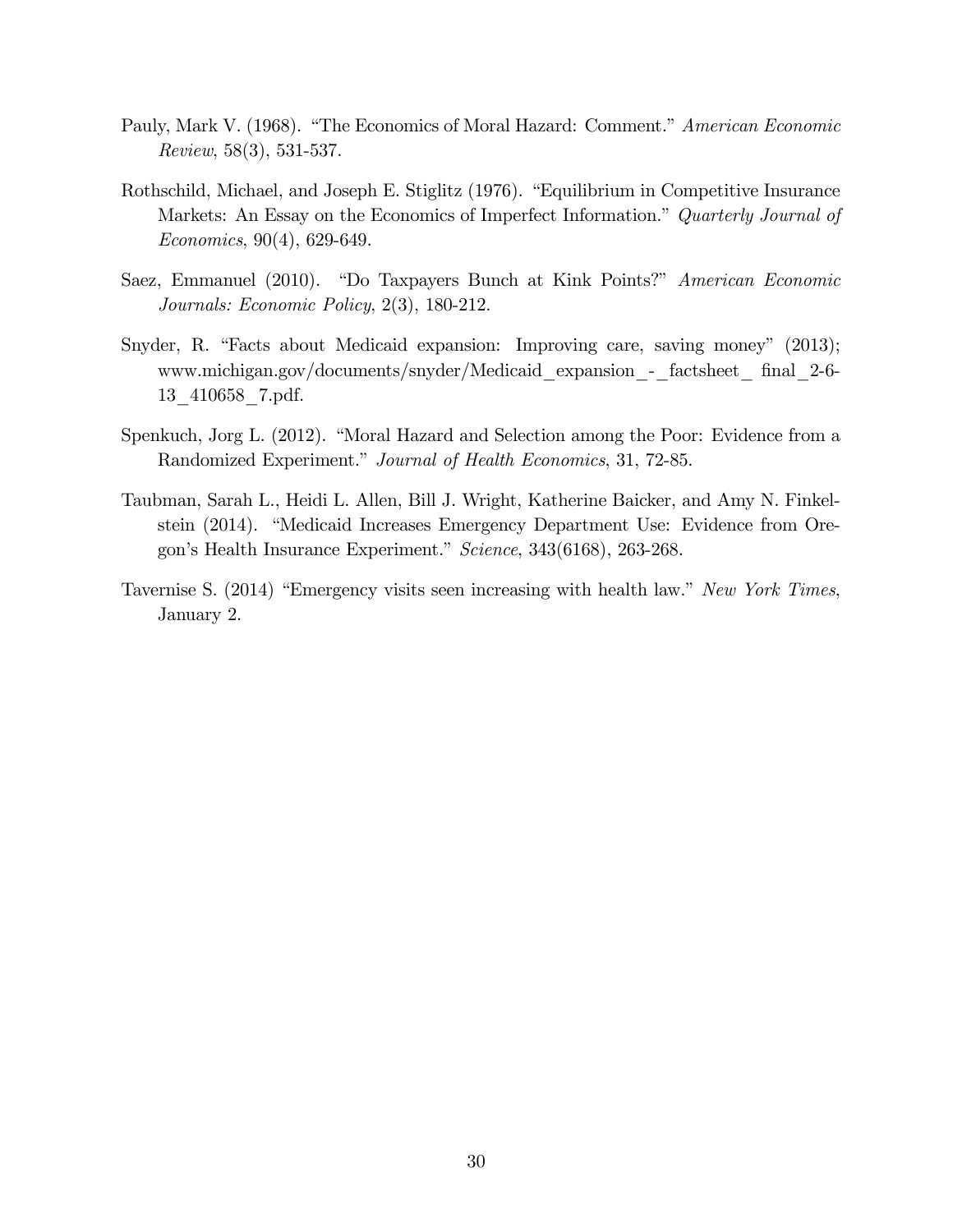

Figure 1: A Typical Health Insurance Contract in the United States

Figure shows a stylized annual health insurance contract, illustrating the mapping the contract creates from total medical spending to out of pocket medical spending. The x-axis shows total medical spending for the year and the y-axis shows the out-of-pocket medical spending for the year.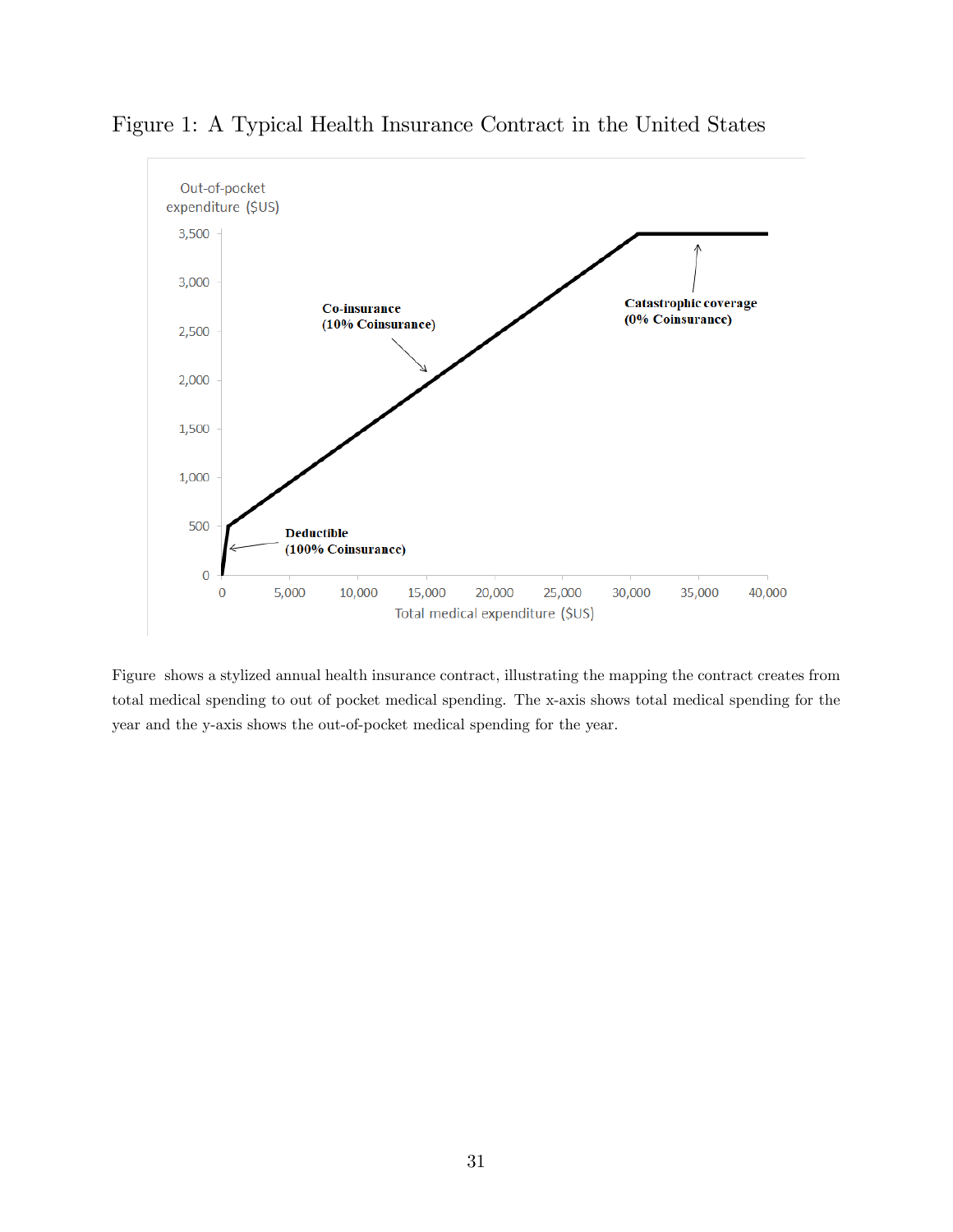

## Figure 2: Selective Results from The Oregon Experiment

Figure shows selected results from the Oregon Health Insurance Experiment. "Control mean " shows mean for lottery participants who were not selected. "Treatment effect" represents the IV estimate of the impact of Medicaid, using selection by the lottery as an instrument for Medicaid coverage (the first stage is about 0.25). 95 percent confidence intervals are shown with the whisker plot. Top panel shows results for Emergency Room use based on administrative data in the 18 months following the lottery (source: Taubman et al., 2014). Bottom panel shows results for primary and preventive care based on a mail survey administered approximately one year after the lottery (Finkelstein et al. 2012).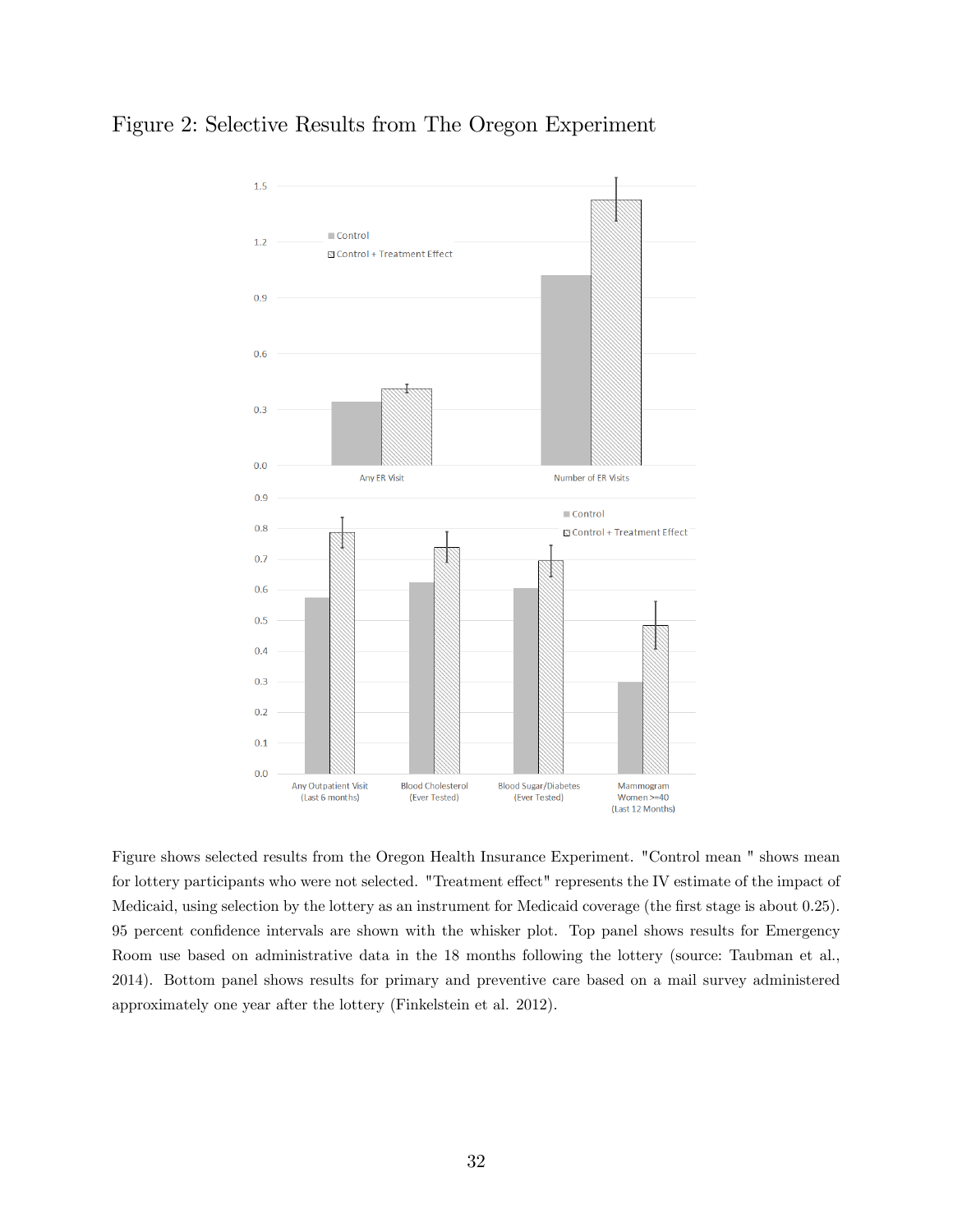

Figure 3: Contracts and Outcomes in The RAND Experiment

Top panel shows several of the contracts that were randomly assigned to different families in the RAND health insurance experiment; these contracts vary both in their co-insurance and (within coinsurance rates) in their out-of-pocket maximum. Bottom panel reports the estimated treatment effects of the different plans (deÖned by their coinsurance rate) on the probability of the individual having any medical spending in the year. Source (Aron-Dine et al., 2013, Table 2; see notes therein for more details).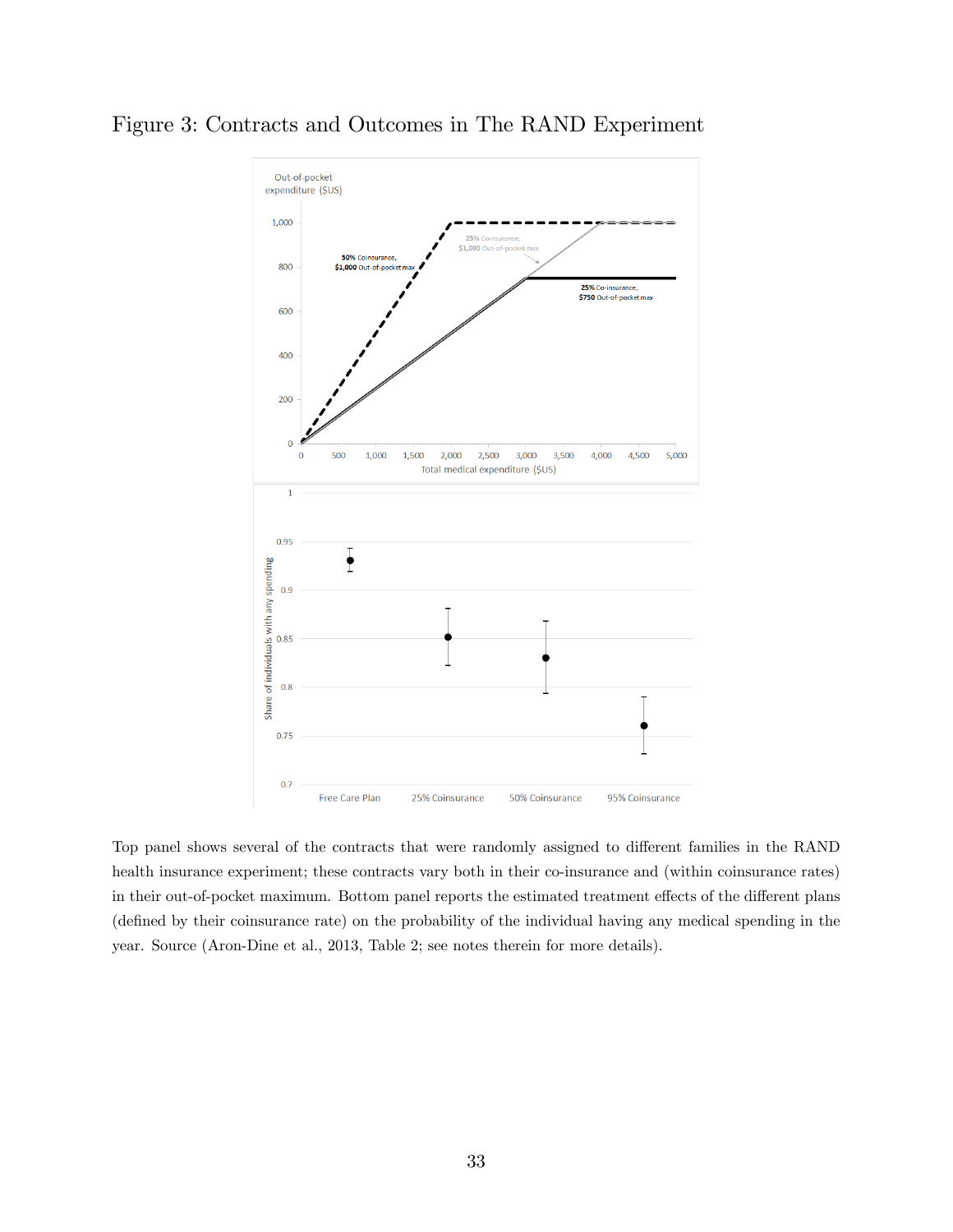

Figure 4: Contract Design and Bunching in Medicare Part D

This Ögure replicates Figure I and Figure II in Einav, Finkelstein, and Schrimpf (2015). Top panel shows the standard benefit design in 2008. "Pre-Kink coverage" refers to coverage prior to the Initial Coverage Limit (ICL) which is where there is a kink in the budget set and the gap, or donut hole, begins. As described in the text, the actual level at which the catastrophic coverage kicks in is defined in terms of out-of-pocket spending (of \$4,050), which we convert to the total expenditure amount provided in the Ögure. Once catastrophic coverage kicks in, the actual standard coverage specifies a set of co-pays (dollar amounts) for particular types of drugs, while in the figure we use instead a  $7\%$  co-insurance rate, which is the empirical average of these co-pays in our data. Bottom panel displays the distribution of total annual prescription drug spending in 2008 for our baseline sample. Each bar represents the set of people that spent up to \$100 above the value that is on the x-axis, so that the Örst bar represents individuals who spent less than \$100 during the year, the second bar represents \$100-200 spending, and so on. For visual clarity, we omit from the graph the 3% of the sample whose spending exceeds \$6,500. The kink location (in 2008) is at \$2,510. N = 1,251,984.